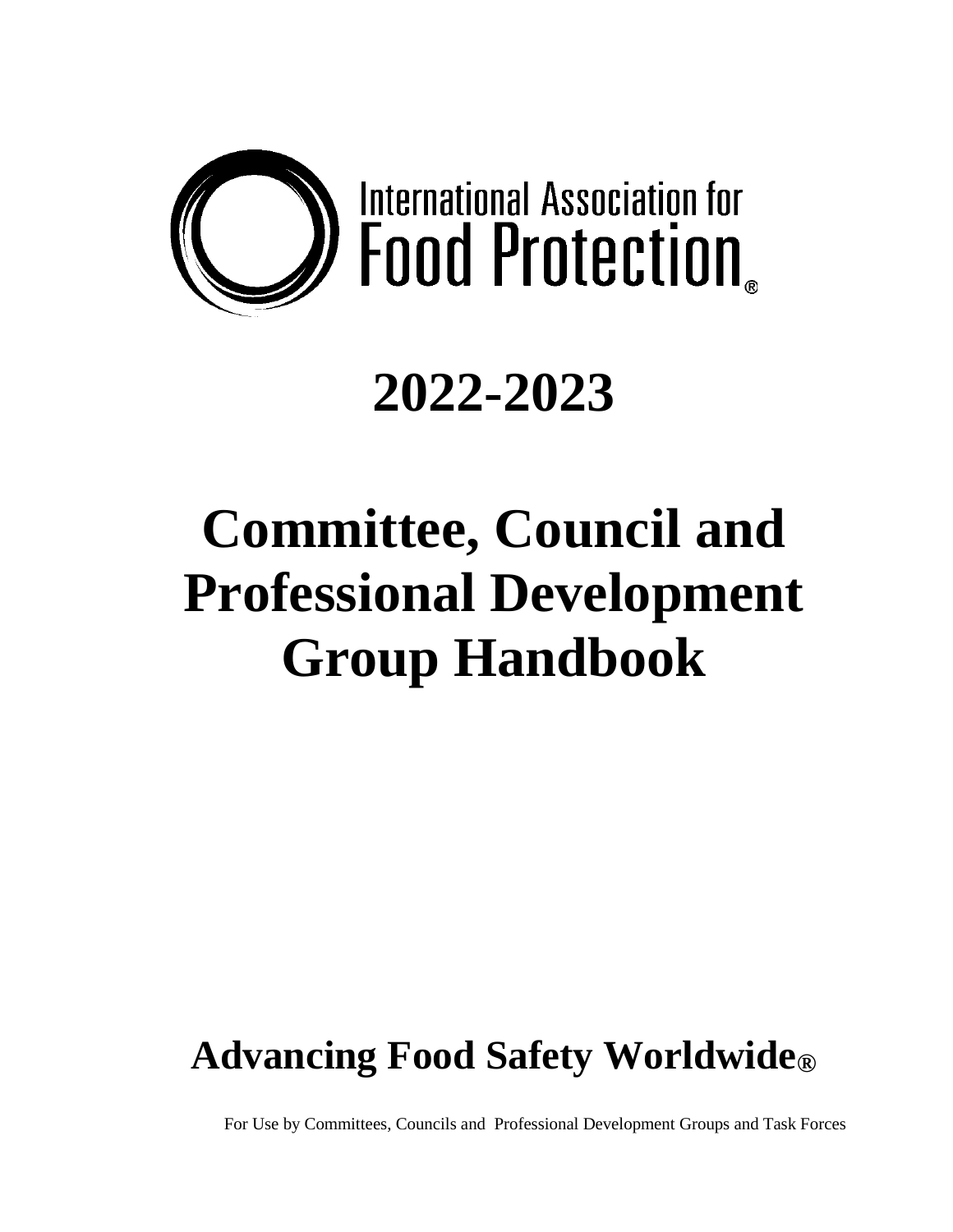## **TABLE OF CONTENTS**

| <b>Responsibilities of Committee and PDG Leadership</b>                          |  |
|----------------------------------------------------------------------------------|--|
|                                                                                  |  |
|                                                                                  |  |
|                                                                                  |  |
|                                                                                  |  |
|                                                                                  |  |
|                                                                                  |  |
| <b>Committee and PDG Minutes</b>                                                 |  |
|                                                                                  |  |
|                                                                                  |  |
|                                                                                  |  |
|                                                                                  |  |
| <b>Committee and PDG Communication</b>                                           |  |
| Committee, Council and Professional Development Group Communication Guidelines17 |  |
|                                                                                  |  |
| <b>Call for Proposals</b>                                                        |  |
|                                                                                  |  |
|                                                                                  |  |

## *The mission of the International Association for Food Protection is to provide food safety professionals worldwide with a forum to exchange information on protecting the food supply*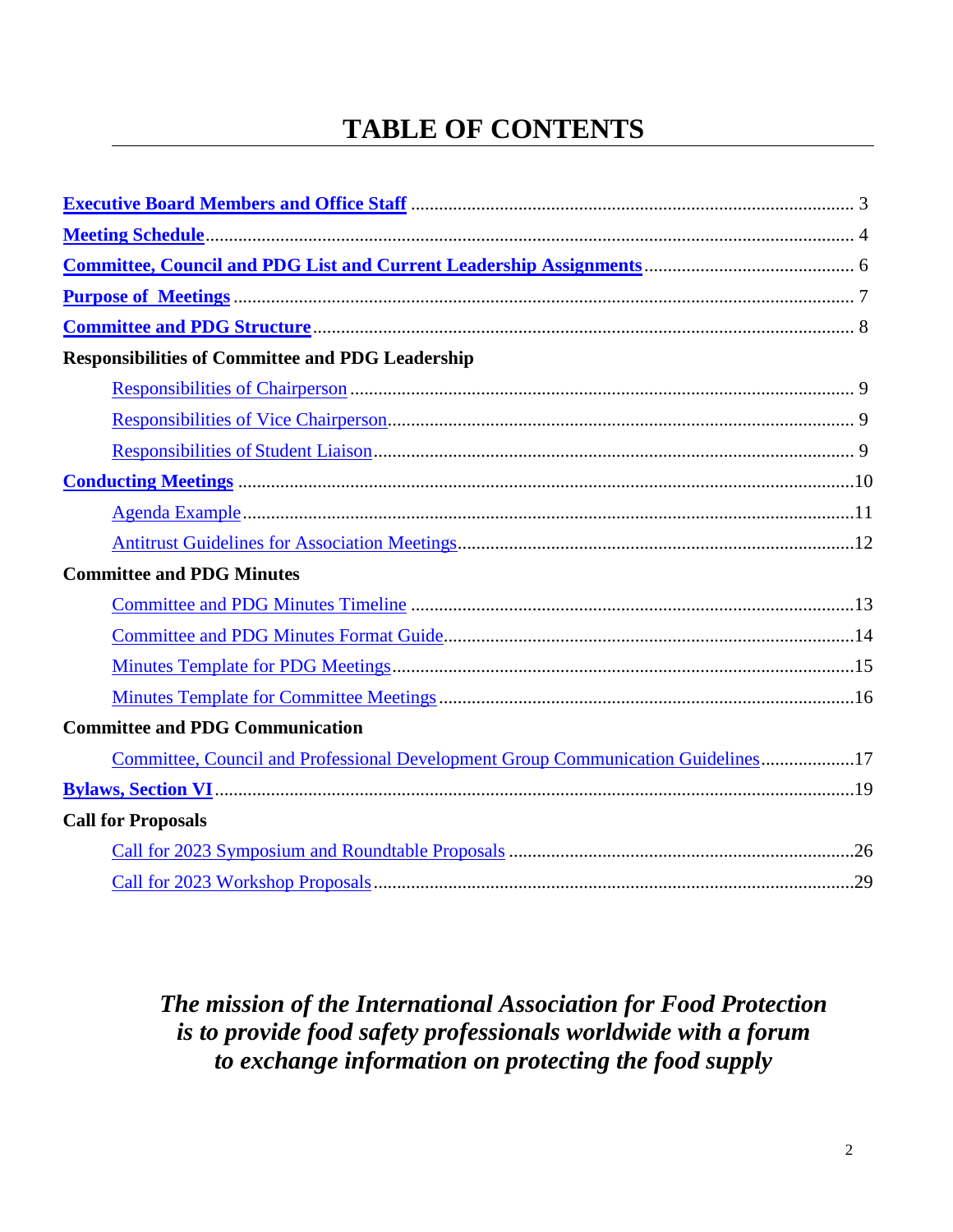## <span id="page-2-0"></span>**EXECUTIVE BOARD MEMBERS**

#### **President**

Ruth L. Petran Ruth L. Petran Consulting, LLC rlpetran@gmail.com

#### **Vice President**

Jose Emilio Esteban USDA Food Safety & Inspection Service emilio.esteban@usda.gov

#### **Past President**

Roger Cook New Zealand Food Safety Roger.cook@mpi.govt.nz

#### **Executive Director**

David W. Tharp International Association for Food Protection dtharp@foodprotection.org

#### **President-Elect**

Michelle D. Danyluk University of Florida mddanyluk@ufl.edu

#### **Secretary**

Mark Carter MC Squared mark@mc2e.net

#### **Affiliate Council Chairperson**

Wendy White Georgia Institute of Technology wwhite@gatech.edu

## **OFFICE STAFF**

*David W. Tharp***,** *CAE* Executive Director dtharp@foodprotection.org

*Lisa K. Hovey, CAE* Assistant Director lhovey@foodprotection.org

*Donna A. Bahun* Design and Layout dbahun@foodprotection.org

*Farrah L. Benge* Accounting and Exhibits Assistant fbenge@foodprotection.org

*Julie A. Cattanach* Membership Services jcattanach@foodprotection.org

*Sarah Dempsey* Executive Assistant sdempsey@foodprotection.org

*Jen Feeney* Senior Accountant jfeeney@foodprotection.org

*Tamara P. Ford* Program Coordinator tford@foodprotection.org *Dina Siedenburg* Member and Committee Services dsiedenburg@foodprotection.org

*Susan A. Smith* Association Services ssmith@foodprotection.org

*Pam J. Wanninger* Proofreader

#### **How to Contact Us**

International Association for Food Protection 2900 100th Street, Suite 309 Des Moines, IA 50322-3855, USA Phone: +1 515.276.3344 Email: info@foodprotection.org Website: www.foodprotection.org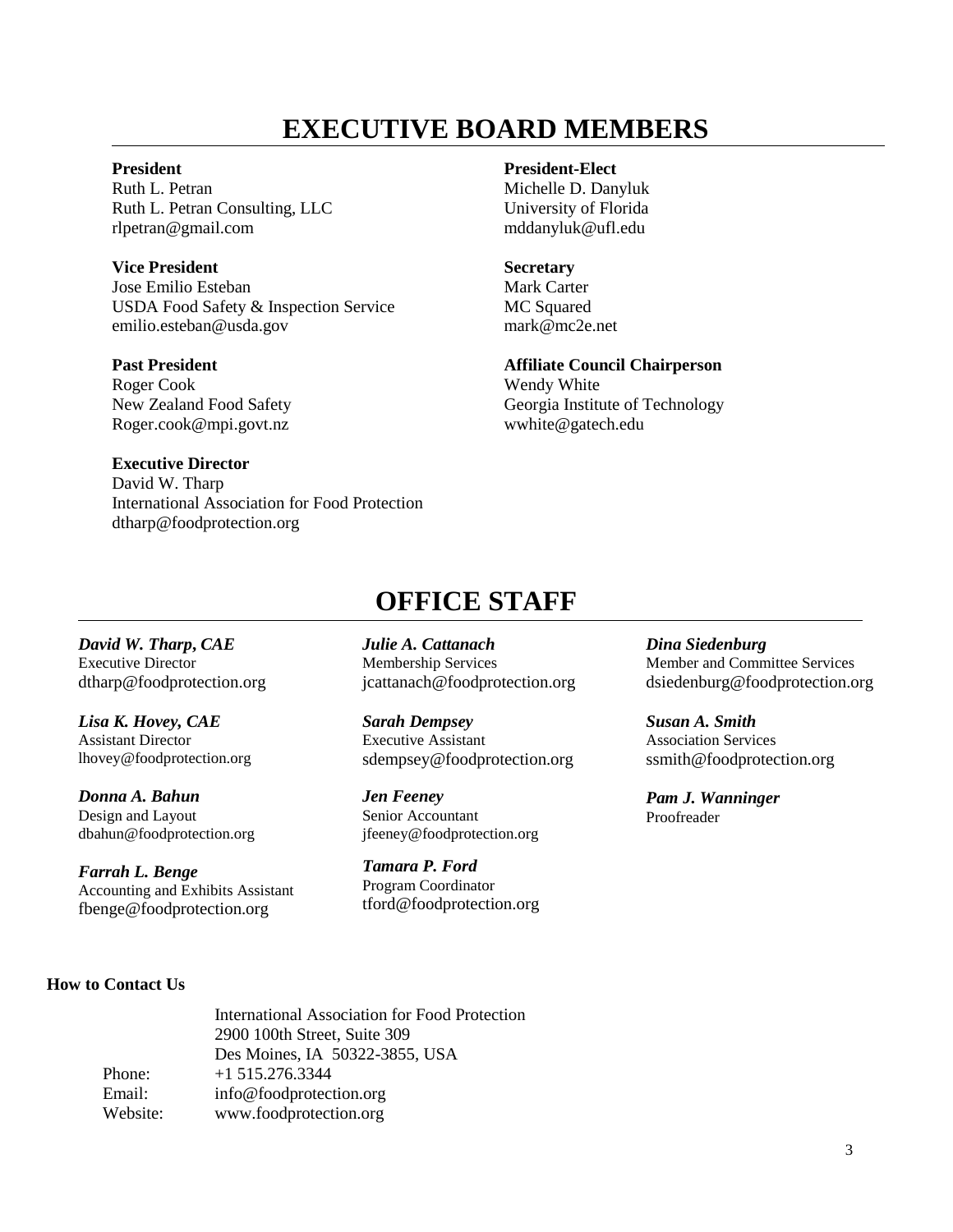## **MEETING SCHEDULE**

| Saturday, July 30, 2022      |                                                  |                 |
|------------------------------|--------------------------------------------------|-----------------|
| $3:00$ PM $-5:00$ PM         | <b>Committee/PDG Chairs and Vice Chair</b>       | ROOM 319-321    |
| <b>Sunday, July 31, 2022</b> |                                                  |                 |
| 8:00 AM-5:00 PM              | <b>Committee on Control of Foodborne Illness</b> | <b>ROOM 338</b> |
| 8:30 AM-10:00 AM             | <b>Affiliate Council</b>                         | ROOM 315-316    |
| 9:00 AM-12:00 PM             | Meat and Poultry Safety and Quality              | <b>ROOM 406</b> |
| 1:00 PM-3:00 PM              | Fruit and Vegetable Safety and Quality           | <b>ROOM 406</b> |
| 3:15 PM-5:15 PM              | <b>Food Safety Culture</b>                       | <b>ROOM 406</b> |
| 10:00 AM-12:00 PM            | <b>Pre Harvest Food Safety</b>                   | ROOM 319-321    |
| 1:00 PM-3:00 PM              | Low Water Activity Foods                         | ROOM 319-321    |
| 3:15 PM-5:15 PM              | <b>Applied Laboratory Methods</b>                | ROOM 319-321    |
| 8:00 AM-10:00 AM             | Food Hygiene and Sanitation                      | ROOM 301-303    |
| 10:15 AM-12:15 PM            | <b>Food Defense</b>                              | ROOM 301-303    |
| 3:15 PM-5:15 PM              | Microbial Modelling and Risk Analysis            | ROOM 301-303    |
| 10:00 AM-12:00 PM            | <b>Retail and Foodservice</b>                    | ROOM 317-318    |
| 1:00 PM-3:00 PM              | Dairy Quality and Safety                         | ROOM 317-318    |
| 3:15 PM-5:15 PM              | <b>Food Safety Education</b>                     | ROOM 317-318    |
| 9:00 AM-11:00 AM             | <b>Advanced Molecular Analytics</b>              | ROOM 304-305    |
| 1:00 PM-3:00 PM              | <b>Food Fraud</b>                                | ROOM 304-305    |
| 3:15 PM-5:15 PM              | Developing Food Safety Professionals             | ROOM 304-305    |
| 9:00 AM-11:00 AM             | <b>HACCP Utilization and Food Safety Systems</b> | ROOM 310-311    |
| 1:00 PM-3:00 PM              | Beverages and Acid/Acidifed Foods                | ROOM 310-311    |
| 3:15 PM-5:15 PM              | Sanitary Equipment and Facility Design           | ROOM 310-311    |
| 10:00 AM-12:00 PM            | Food Chemical Hazards and Food Allergy           | <b>ROOM 336</b> |
| 1:00 PM-3:00 PM              | Food Law                                         | <b>ROOM 336</b> |
| 3:15 PM-5:15 PM              | <b>Water Safety and Quality</b>                  | <b>ROOM 336</b> |
| 8:30 AM-10:30 AM             | <b>International Food Protection Issues</b>      | <b>ROOM 335</b> |
| 11:00 AM-12:00 PM            | <b>Student (PDG Meeting)</b>                     | <b>ROOM 335</b> |
| 1:00 PM-3:00 PM              | Viral and Parasitic Foodborne Disease            | <b>ROOM 335</b> |
| 3:15 PM-5:15 PM              | Diversity, Equity and Inclusion Council          | <b>ROOM 335</b> |
| 9:00 AM-11:00 AM             | Food Safety Assessment, Audit and Inspection     | <b>ROOM 334</b> |
| 1:00 PM-3:00 PM              | Seafood Safety and Quality                       | <b>ROOM 334</b> |
| 3:15 PM-5:15 PM              | Food Packaging                                   | <b>ROOM 334</b> |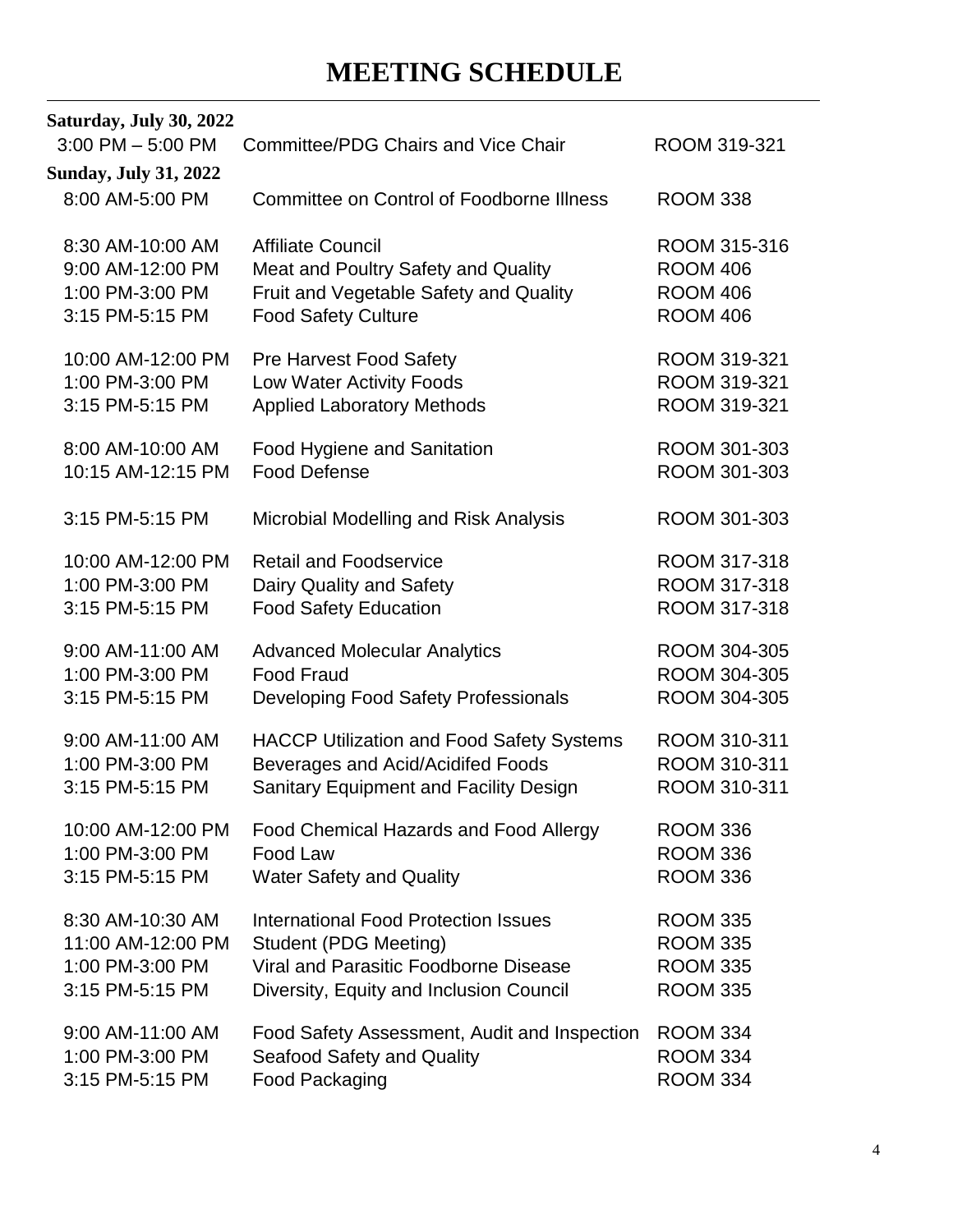<span id="page-4-0"></span>

| 10:00 AM-12:00 PM JFP Management                         |                                                                                                  | <b>ROOM 330</b>                                       |
|----------------------------------------------------------|--------------------------------------------------------------------------------------------------|-------------------------------------------------------|
| 2:00 PM-4:00 PM                                          | <b>FPT</b> Management                                                                            | <b>ROOM 330</b>                                       |
| 9:00 AM-11:00 AM<br>1:00 PM-3:00 PM                      | Data Management and Analytics<br>Animal and Pet Food Safety                                      | <b>ROOM 328</b><br><b>ROOM 328</b>                    |
| 9:00 AM-10:30 AM<br>10:45 AM-12:15 PM<br>1:00 PM-3:00 PM | Membership<br>3-A Committee on Sanitary Procedures<br><b>Webinar Committee</b>                   | <b>ROOM 329</b><br><b>ROOM 329</b><br><b>ROOM 329</b> |
| 9:00 AM-10:30 AM<br>1:00 PM-2:00 PM<br>3:30 PM-4:30 PM   | <b>Constitution and Bylaws</b><br>Past Presidents'<br>Nominating                                 | <b>ROOM 331</b><br><b>ROOM 331</b><br><b>ROOM 331</b> |
| 8:00 AM-5:00 PM                                          | Monday, August 1 – Wednesday, August 3, 2022<br><b>Committee on Control of Foodborne Illness</b> | <b>ROOM 338</b>                                       |
| Wednesday, August 3, 2022<br>7:30 AM-8:30 AM             | Foundation                                                                                       | <b>ROOM 320</b>                                       |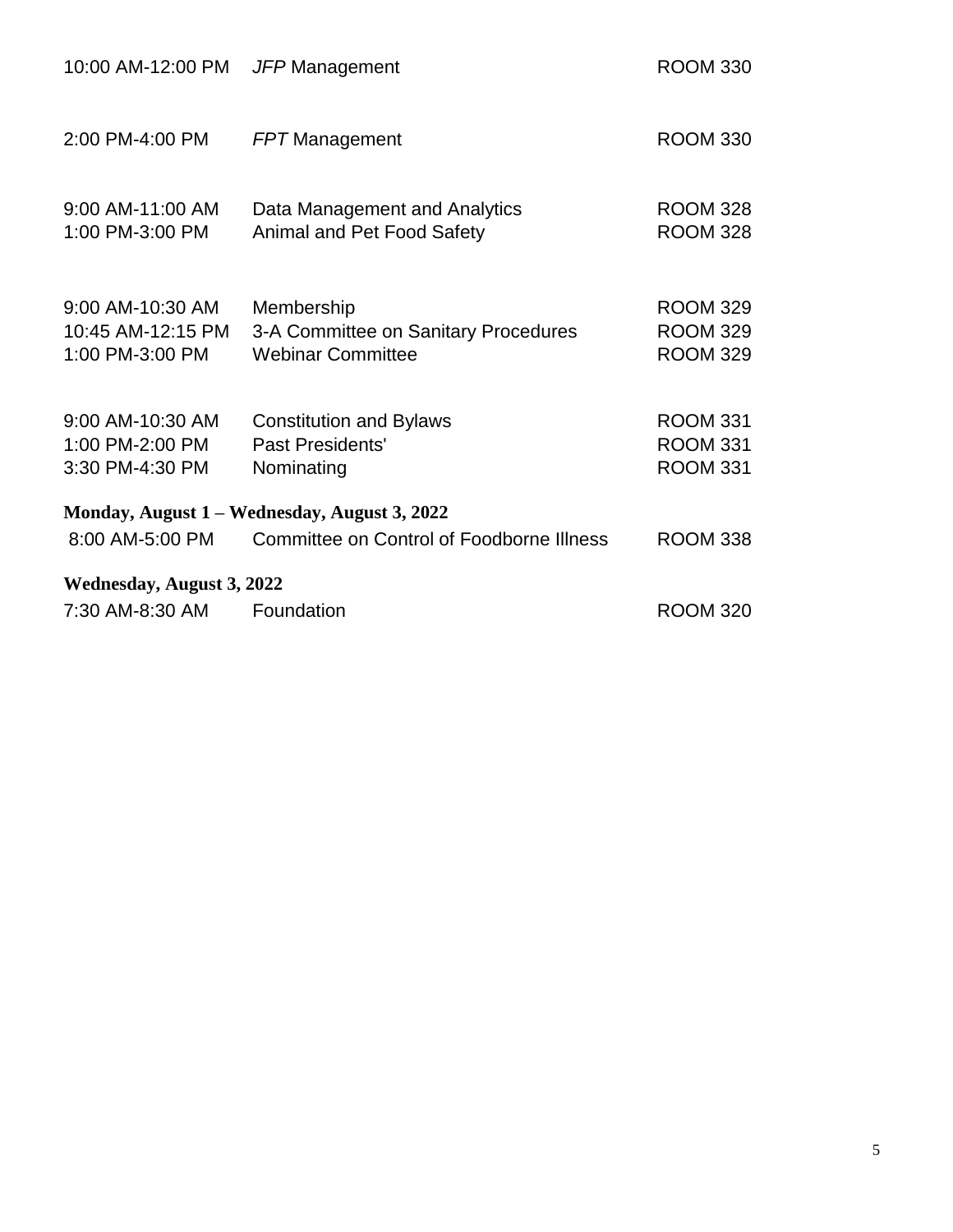# **CURRENT LEADERSHIP ASSIGNMENTS**

| <b>NAME</b>                                                     | <b>CHAIRPERSON</b>                           | <b>VICE CHAIRPERSON</b>      | <b>BOARD LIAISON</b>          | <b>STAFF LIAISON</b>           |
|-----------------------------------------------------------------|----------------------------------------------|------------------------------|-------------------------------|--------------------------------|
| <b>Councils</b>                                                 |                                              |                              |                               |                                |
| <b>Affiliate Council</b>                                        | Wendy White                                  | AmyRhodes                    | Michelle Danyluk              | <b>Susan Smith</b>             |
| Diversity, Equity, and Inclusion (DEI) Council                  | Angela Shaw                                  | Armitra Jackson-Davis        | <b>Ruth Petran</b>            | Lisa Hovey                     |
| <b>Standing Committees</b>                                      |                                              |                              |                               |                                |
| European Symposium Organizing                                   | Anett Winkler                                | Luca Coclin                  | Michelle Danyluk              | David Tharp                    |
| Food Protection Trends Management                               | <b>Byron Chaves</b>                          | Laura Strawn                 | Emilio Esteban                | Donna Bahun                    |
| Journal of Food Protection® Management                          | <b>Matthew Moore</b>                         | <b>TBD</b>                   | Michelle Danyluk-2022         | Dina Siedenburg                |
|                                                                 |                                              |                              | Emilio Esteban                | Tamara Ford                    |
| Program                                                         | Pam Wilger-2023                              | Francisco Diez-2024          |                               |                                |
| <b>Special Committees</b>                                       |                                              |                              |                               |                                |
| 3-A Committee on Sanitary Procedures                            | Carianne Endert-Klaasen                      | <b>Steven Sims</b>           | Emilio Esteban                | Susan Smith                    |
| Awards                                                          | n/a                                          | n/a                          | Emilio Esteban                | Susan Smith                    |
| <b>Black Pearl Selection</b>                                    | Roger Cook                                   | n/a                          | Ruth Petran                   | David Tharp                    |
| Committee on Control of Foodborne Illness                       | Ewen Todd                                    | <b>Michael Batz</b>          | Emilio Esteban                | Dina Siedenburg                |
| <b>Constitution and Bylaws</b>                                  | Jennifer Quinlan                             | <b>Bobby Krishna</b>         | <b>Manpreet Singh</b>         | David Tharp                    |
| Developing Scientist Awards                                     | Carrie Rigdon                                | n/a                          | Michelle Danyluk              | Tamara Ford                    |
| <b>Fellows Selection</b>                                        | Roger Cook                                   | n/a                          | <b>Ruth Petran</b>            | David Tharp                    |
| Foundation                                                      | Gary Acuff                                   | Wendy White                  | <b>Ruth Petran</b>            | Lisa Hovey                     |
| Membership                                                      | Susan Linn                                   | Leon Gorris                  | Ruth Petran                   | Lisa Hovey                     |
| Nominating                                                      | Katie Swanson                                | n/a                          | Michelle Danyluk              | David Tharp                    |
| Past Presidents'                                                | Kali Kniel                                   | Roger Cook                   | Ruth Petran                   | David Tharp                    |
| Tellers                                                         | Ben Chapman                                  | n/a                          | Ruth Petran                   | David Tharp                    |
| Webinar                                                         | Veronica Bryant                              | Kaitlyn Casulli              | Michelle Danyluk              | David Tharp                    |
| <b>Professional Development Groups</b>                          |                                              |                              |                               |                                |
| <b>Advanced Molecular Analytics</b>                             | Jasna Kovac                                  | Joelle Salazar               | Michelle Danyluk              | Tamara Ford                    |
| Animal and Pet Food Safety                                      | Beilei Ge                                    | Li Ma                        | Emilio Esteban                | Tamara Ford                    |
| <b>Applied Laboratory Methods</b>                               | Joseph Meyer                                 | Daniel DeMarco               | Michelle Danyluk              | Dina Siedenburg                |
| Beverages and Acid/Acidified Foods<br>Dairy Quality and Safety  | May Yeow<br>Josie Greve-Peterson             | April Bishop<br>Sarah Murphy | Mark Carter<br>Mark Carter    | Dina Siedenburg<br>Tamara Ford |
| Data Management and Analytics                                   | Barbara Kowalcyk                             | Sarah Murphy                 | Mark Carter                   | Dina Siedenburg                |
| Developing Food Safety Professionals                            | Amit Morey                                   | Jill Stuber                  | <b>Manpreet Singh</b>         | Sarah Dempsey                  |
| Food Chemical Hazards and Food Allergy                          | <b>Sally Klinect</b>                         | <b>TBD</b>                   | Michelle Danyluk              | Susan Smith                    |
| Food Defense                                                    | Neal Fredrickson                             | Kristin Schill               | <b>Manpreet Singh</b>         | Dina Siedenburg                |
| Food Fraud                                                      | John Spink                                   | <b>Steve Gendel</b>          | <b>Manpreet Singh</b>         | Susan Smith                    |
| Food Hygiene and Sanitation                                     | Evan Rosen                                   | Nathan Mirdamadi             | Emilio Esteban                | Dina Siedenburg                |
| Food Law                                                        | Melanie Neumann                              | Eric Edmunds                 | New Secretary                 | Dina Siedenburg                |
| Food Packaging                                                  | Tony Jin                                     | <b>TBD</b>                   | Emilio Esteban                | Susan Smith                    |
| Food Safety Assessment, Audit and Inspection                    | Tracie Sheehan                               | Jennifer Lott                | Mark Carter                   | Tamara Ford                    |
| Food Safety Culture                                             | Laura Nelson                                 | Melody Ge                    | Manpreet Singh                | Dina Siedenburg                |
| Food Safety Education                                           | Wenqing Xu                                   | Shauna Henley                | Emilio Esteban                | Dina Siedenburg                |
| Fruit and Vegetable Safety and Quality                          | Kristin Esch                                 | Enrique Garcia               | Emilio Esteban                | Tamara Ford                    |
| HACCP Utilization and Food Safety Systems                       | Fatemeh Ataei                                | Bala Kottapalli              | Michelle Danyluk              | Dina Siedenburg                |
| <b>International Food Protection Issues</b>                     | DeAnn Benesh                                 | Marcel Zwietering            | Mark Carter                   | Dina Siedenburg                |
| Low Water Activity Foods<br>Meat and Poultry Safety and Quality | <b>Bradley Marks</b><br>Thomas "Matt" Taylor | Laure Pujol<br>Melvin Carter | Manpreet Singh<br>Mark Carter | Sarah Dempsey<br>Sarah Dempsey |
| Microbial Modelling and Risk Analysis                           | Sofia Santilllana-Farakos                    | <b>Abdullatif Tay</b>        | <b>Manpreet Singh</b>         | Sarah Dempsey                  |
| Plant-Based Alternative Products Quality and                    | Yanyan Huang                                 |                              | Ruth Petran                   |                                |
| Food Safety                                                     |                                              | Aaron Plettner               |                               |                                |
| Pre Harvest Food Safety                                         | <b>Issmat Kassem</b>                         | Camila Rodriguez             | Emilio Esteban                | Tamara Ford                    |
| Retail and Foodservice                                          | Tia Glave                                    | Briana Lorenzon              | Manpreet Singh                | Susan Smith                    |
| Sanitary Equipment and Facility Design                          | <b>Rick Stokes</b>                           | Dimitri Tavernarakis         | Mark Carter                   | Susan Smith                    |
| Seafood Safety and Quality                                      | Jessica Jones                                | Jacquelina Woods             | Emilio Esteban                | Sarah Dempsey                  |
| Student                                                         | Erika Estrada                                | Claire Murphy                | <b>Ruth Petran</b>            | Lisa Hovey                     |
| Viral and Parasitic Foodborne Disease                           | Julie Jean                                   | Kristen E. Gibson            | Michelle Danyluk              | Dina Siedenburg                |
| Water Safety and Quality                                        | Leon Gorris                                  | Daniel Weller                | Mark Carter                   | Dina Siedenburg                |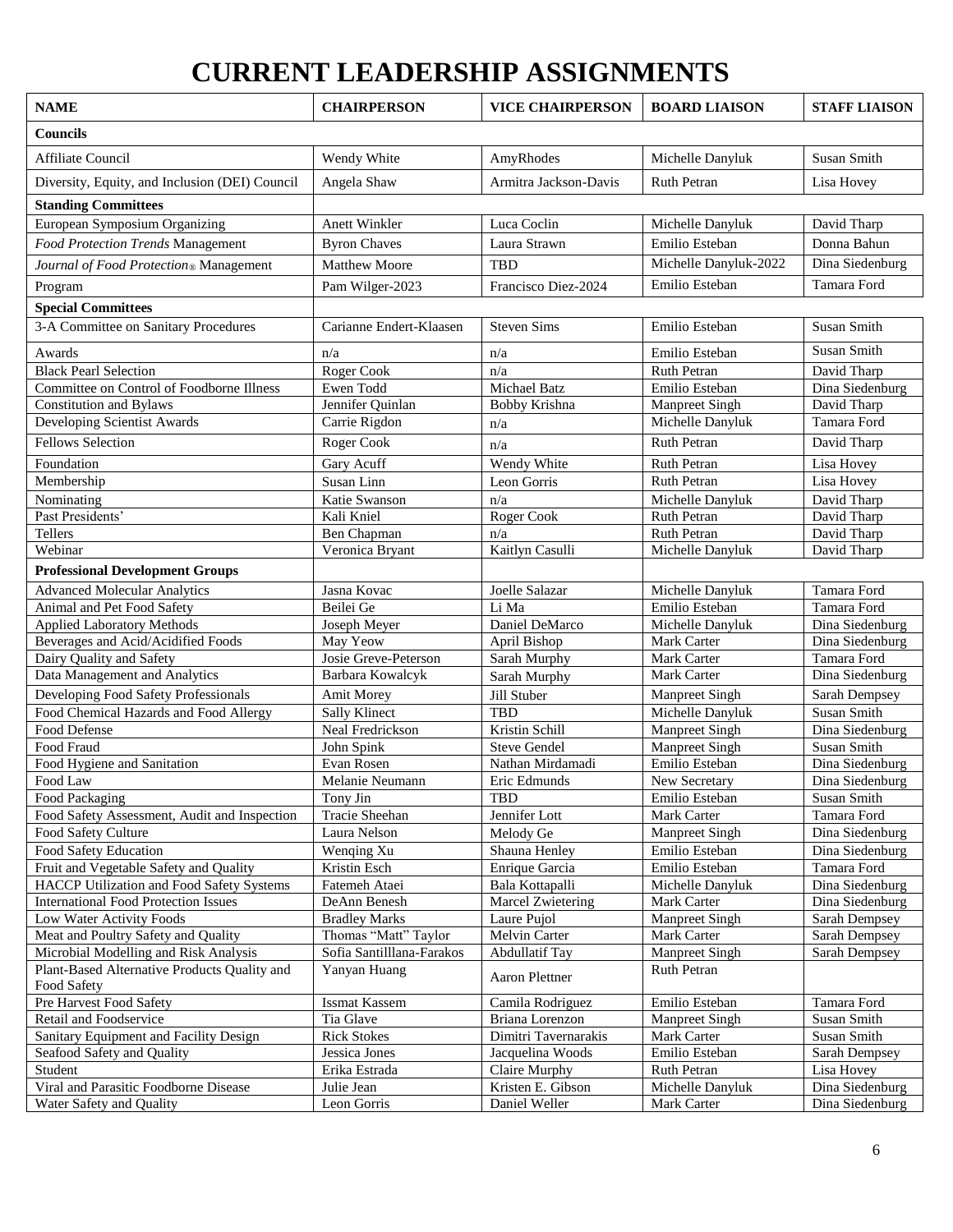## **PURPOSE OF MEETINGS**

<span id="page-6-0"></span>At each Annual Meeting, the Association holds its annual Committee meetings. The purpose of the Committee meetings is to provide an opportunity to meet with new and returning Committee members, to exchange ideas/experiences, and to review the Committee's programs and specific objectives for the coming year. During the Committee meeting, Committee chairpersons should orient new members in an appropriate way, exerting special effort to make them feel welcome and part of the group. It is extremely important for new members to be informed of previous, current, and ongoing issues.

Committees, Professional Development Groups (PDGs), Councils and Task Forces are the professional workforce of the International Association for Food Protection. The Association performs its service to Members, the encompassing professions, and the general public through its Committees, PDGs, and Task Forces. The effectiveness of these services depends primarily on how well these groups carry out their assigned duties and to what extent they exercise imagination and good judgment in doing so. Committees, PDGs, Councils and Task Forces generate and develop new ideas for carrying out existing policies, help to frame new policies, and carry on the programs of activity that correspond with their interest and responsibilities.

From time to time, Committees, PDGs, Councils and Task Forces find it necessary to take action in order for them to fulfill their missions. Since these groups, as well as the actions they take, are representative of the Association as a whole, it is imperative that these actions be taken with prior knowledge and approval of the Executive Board. **Any action that requires expenditure of Association resources, or holds itself out to represent the Association in any way, must be approved by the Executive Board prior to implementation.**

Each Committee, PDG, Council and Task Force is assigned a staff liaison and an Executive Board liaison. If there are questions with regard to operating procedures, Committee actions, etc., please contact one of these liaisons.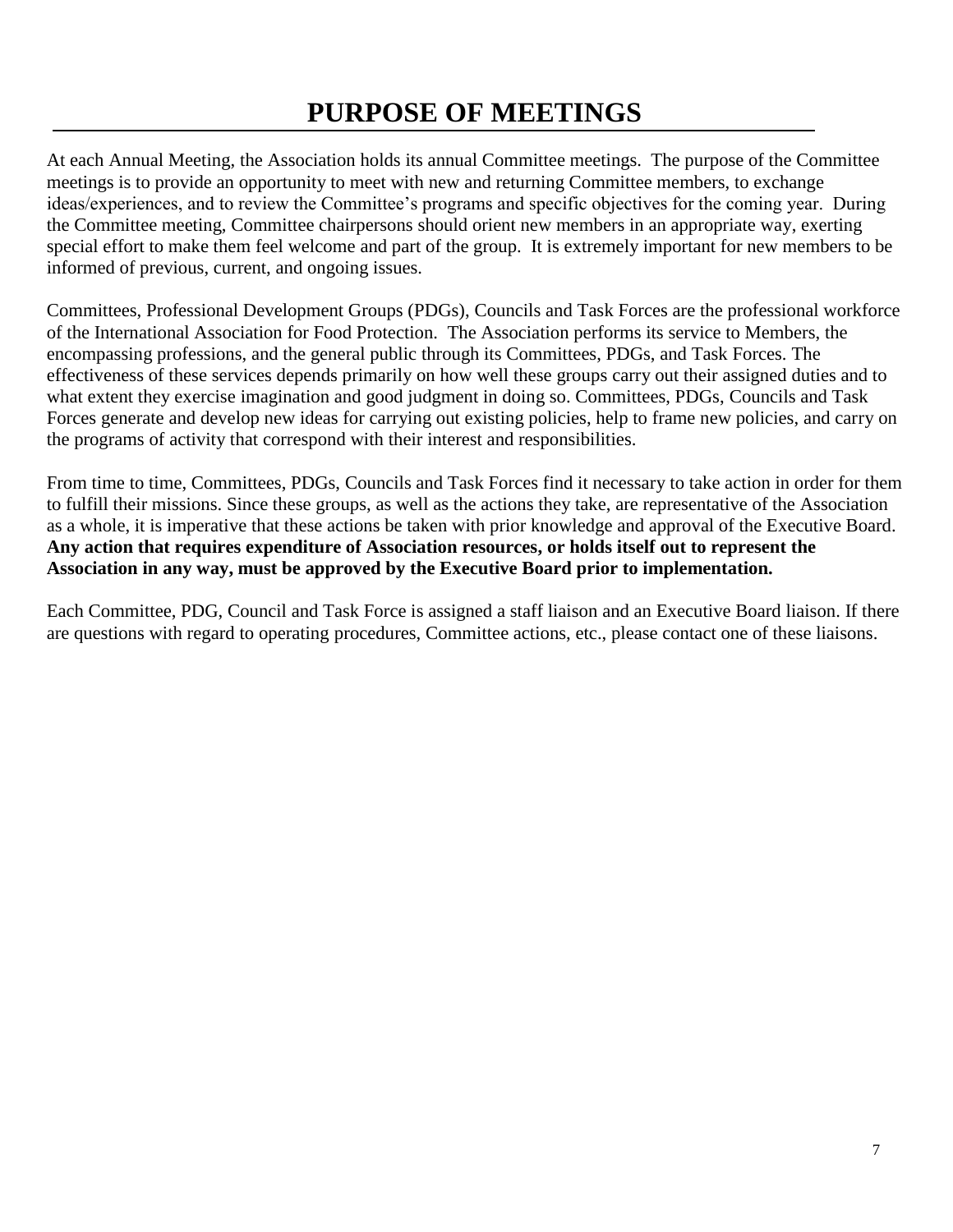# **COMMITTEE and PDG STRUCTURE**

<span id="page-7-0"></span>Involvement in Committees and Professional Development Groups (PDGs) offers Members the opportunity to share a wealth of knowledge and expertise. Committee and PDG members are the architects of the Association structure. They plan, develop and institute many of the Association's projects, workshops, publications and educational sessions. Technical challenges facing the food safety industry are discussed, examined and debated. Members may volunteer to serve on any number of Committees or PDGs that plan activities to meet the Association's mission.

### **Standing Committees**

Standing Committees provide operational or functional support to IAFP and shall consist of the following: European Symposium Organizing Committee, *Food Protection Trends* Management Committee, *Journal of Food Protection* Management Committee, and Program Committee. Standing Committees shall consist of a Chairperson, Vice Chairperson and other individuals appointed by the President-Elect and confirmed by the Executive Board. Membership appointments shall be for 3-year terms on a rotating basis, with balanced representation from education, government and industry. The Chairperson shall serve a 1- or 2-year term and is normally succeeded by the Vice Chairperson. All appointments may be renewed for one additional term.

### **Special Committees**

Special Committees provide support services to IAFP on a continuous basis. Special Committees of IAFP shall consist of the following: 3-A Committee on Sanitary Procedures; Awards; Black Pearl Selection; Committee on Control of Foodborne Illness; Constitution and Bylaws; Developing Scientist Awards; Fellows Selection; Foundation; Membership; Nominating; Past Presidents', Tellers, and Webinar. Refer to Bylaws Section VI, B on the following pages for information on Special Committee appointments and terms.

### **Professional Development Groups**

Professional Development Groups (PDGs) are established by the Executive Board at the request of a group of members to promote professional development in specific disciplines or areas of interest, which further the Association's goals. Participation on a PDG is open to everyone. However, to receive correspondence from the PDG Community through IAFP Connect, membership is required for both IAFP and the PDG. It is especially important that Chairpersons and Vice Chairpersons maintain a current Membership so they can keep in correspondence with their members. Chairpersons and Vice Chairpersons of PDGs shall be recommended for 2-year terms by the members of the PDG prior to the Annual Meeting and are subject to annual review by the Executive Board. The Student PDG is an exception to the term of service as a 1-year term applies. The Vice Chairperson normally succeeds to Chairperson. Before becoming a Chair or Vice Chair, it is highly recommended that the candidate has actively participated in IAFP PDGs for at least two years. Some PDGs have created additional positions such as Secretary or Vice Chair-Elect. These positions are unofficial and the requirements and succession plans are at the discretion of the PDG. If the Chair and/or Vice Chair are unable to fulfill their terms or succession plan, the PDG will determine the best process to replace them and/or adjust the terms of service.

Membership on a PDG is voluntary (not by appointment) and may vary from year to year. Requests for membership on a PDG should be directed to the Chairperson or the prospective member can add their name to a PDG member list through the IAFP website.

### **Task Forces**

Task Forces may be authorized by the Executive Board for special work or assignment that can normally be accomplished within two years. The need for continuation of such Task Forces shall be subject to annual review of the Executive Board. All appointments of Chairpersons and Vice Chairpersons to Task Forces shall be made by the President and shall be subject to annual review of the Executive Board. Proposed members of Task Forces will be designated by the Task Force Chairperson and presented to the Executive Board for confirmation. IAFP Membership is not a requirement for participation on a Task Force.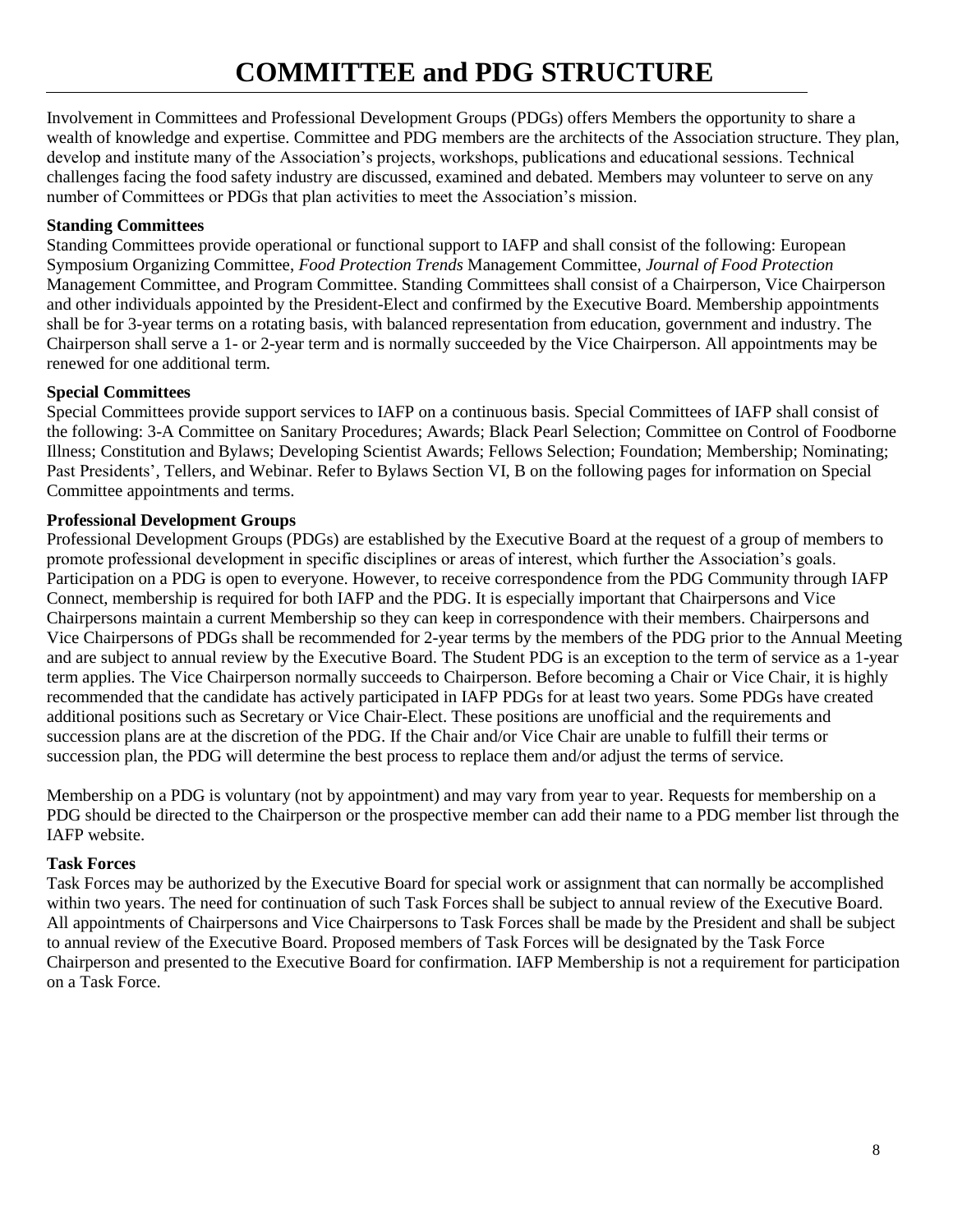## **RESPONSIBILITIES OF CHAIRPERSON**

- <span id="page-8-0"></span>Refer to the IAFP Bylaws for term of service (page 19).
- Send meeting agenda to your members in advance of the Committee/PDG Meeting. It should also be posted in your IAFP Connect Community.
- Chair the meeting of your respective Committee, PDG or Task Force.
- Orally review Antitrust Guidelines ("What You Cannot Do") with your Committee (page 12).
- Lead discussion and encourage Committee, PDG and Task Force Members to submit nominations of worthy candidates for next year's awards.
- **Select a Secretary to record the Minutes.** Minutes should be prepared electronically. Use the Minutes' Word template that is posted on the IAFP website with the handbook materials (page 15 & 16).
- Please ensure that the following is included in your Minutes:
	- 1. A numbered list of summarized recommendations in the Section titled: "Recommendations to Executive Board." **The Board will consider only the recommendations recorded in this section – this includes the election of the Vice Chairperson prior to the meeting.** See the Committee and PDG Minutes Format Guide on page 14 for more information**.**
- Save the completed Minutes using your Committee or PDG name (example Meat and Poultry Safety and Quality PDG).
- **The Chairperson should review the Minutes carefully before approving them.** Submit the final approved file by email to Dina Siedenburg at [dsiedenburg@foodprotection.org](mailto:dloynachan@foodprotection.org) by Tuesday, August 2, 2022, 1:00 pm.
- The Minutes will be copyedited by IAFP staff and published on the IAFP website and in the November/December 2022 issue of *FPT*.

## **RESPONSIBILITIES OF VICE CHAIRPERSON**

- <span id="page-8-1"></span>Assists the Chairperson throughout the year with meetings, email, conference calls and other activities.
- Refer to the IAFP Bylaws for the term of service (page 19).
- Succeeds the Chairperson at the end of their term of service.

## **RESPONSIBILITIES OF STUDENT LIAISON**

- <span id="page-8-2"></span>• Serves as a communications link between the Student PDG and the specific PDG to which they are assigned.
- PDGs may find additional ways in which to utilize their Student Liaison.
- The term of service is determined by the individual PDG.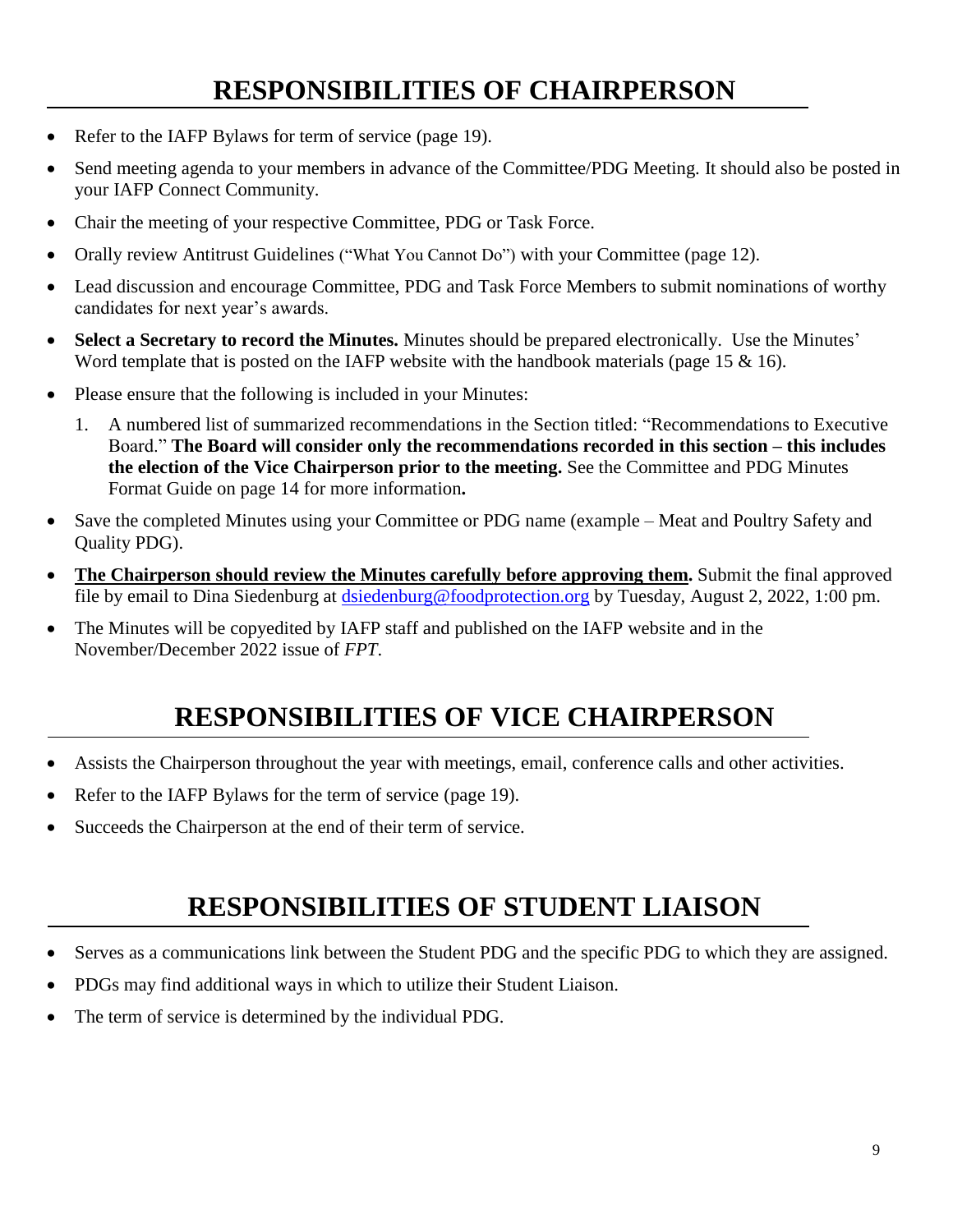## **CONDUCTING MEETINGS**

- <span id="page-9-0"></span>• Develop an agenda and be sure all members are aware of meeting time and location.
- Notify your staff liaison in advance if you have any additional needs to conduct your meeting.
- Arrive early for the meeting and see that all equipment and materials are in place.
- Begin your meeting promptly at the assigned time.
- Ask members to add any necessary items to the agenda at the beginning of the meeting.
- Orally review Antitrust Guidelines ("What You Cannot Do") with your Committee or PDG [\(page 12\)](#page-11-0).
- PDGs may loosely follow Roberts Rules of Order to ensure that the voting process is both orderly and clear in the course of the meeting. For example, when voting to approve the previous meeting's minutes, changes to the agenda, and other topics where a vote is taken, a clearly stated motion, call for the vote, and opportunity to vote for either the passage and rejection of the motion is recommended.
- Be careful not to criticize the viewpoints of others. Give every idea equal merit to make all members comfortable participating in discussions.
- Keep the meeting moving to prevent interest from lagging; postpone minor issues until later if discussion becomes too time consuming, to ensure coverage of all agenda items.
- At the meeting's conclusion, verify that all members agree the agenda has been covered sufficiently and they have no additional items to discuss.
	- Conclude the meeting on time to allow members to attend the next scheduled meeting(s) of their choice.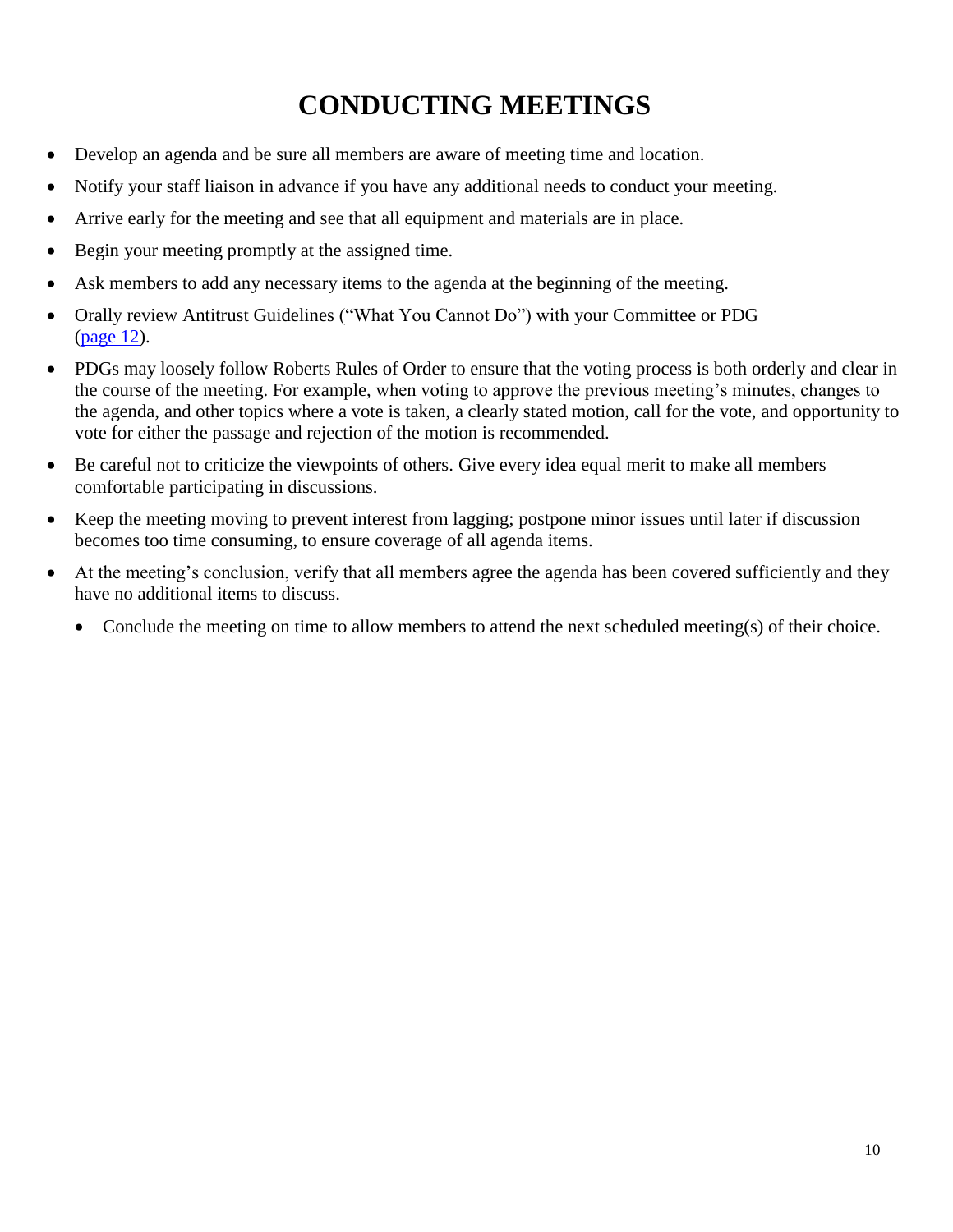## <span id="page-10-0"></span>**AGENDA EXAMPLE**

## **Name of Committee, Council or PDG**

**Date and Time of Meeting Location and Room Number or Virtual Meeting**

## **AGENDA**

### Call to Order

- 1. Welcome remarks
- 2. Introductions
- 3. Appoint recording secretary
- 4. Review Antitrust Guidelines and read announcements

### Old Business

- 1. Summary and approval of previous year's minutes
- 2. Other old business

### New Business

1. Presentations

a.

- 2. Symposia/Roundtables Submitted for Current Annual Meeting
	- a.
- 3. Discussion topics

a.

4. Discuss symposium, roundtable, workshop and/or webinar topics for IAFP 2022 Annual Meeting

a.

Recommendations to the Executive Board

1.

2.

Next Meeting Date and Location

Meeting Adjourned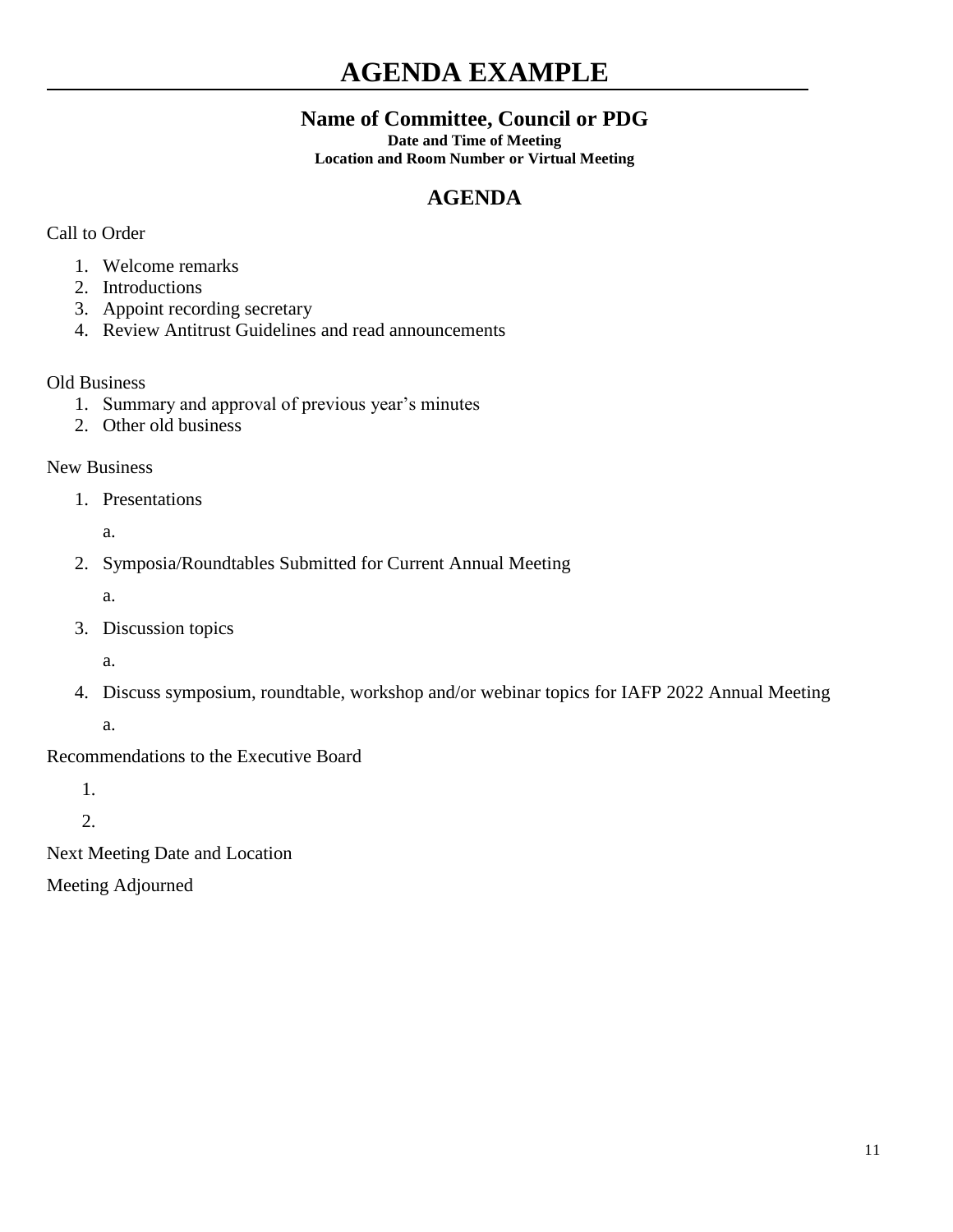## **ANTITRUST GUIDELINES FOR ASSOCIATION MEETINGS**

<span id="page-11-0"></span>These are excerpts from *Antitrust Guidelines for Associations* written by James Anderson of the law firm of Loomis, Owen, Fellman & Howe, based in Washington, D.C.

### **What You Can Do**

- 1. Discuss better ways to educate and provide meaningful information to association members about the industry.
- 2. Discuss economic trends, business forecasts, and materials availability, emphasizing that each company is free to use this information in the way it sees fit and should make its own business decisions.
- 3. Provide a properly structured environment for the exchanging of credit information to protect association members against the financial loss generated by bad credit risks.
- 4. Discuss federal and state governmental actions and develop industry-wide lobbying efforts.
- 5. Discuss technological advances and better ways to utilize them.
- 6. Discuss ways to improve the public image of the industry.

### **What You Cannot Do**

- 1. Do not enter into any agreements with competitors regarding or affecting prices.
- 2. Do not discuss your company's current prices with competitors.
- 3. Do not agree with competitors on pricing or profit levels.
- 4. Do not agree with competitors to give or deny cash discounts or promotional allowances.
- 5. Do not agree with competitors to give or deny credit to a specific customer, or to establish uniform credit terms.
- 6. Do not agree with competitors to deal or not to deal with any customer or agree on the prices to be charged to a specific customer.
- 7. Do not discuss allocation of markets.
- 8. Do not enter into agreements with competitors concerning price quotations or bids.

It is extremely important that association members understand that their conduct at association meetings is regulated by the provisions of the antitrust laws. A thoughtless violation of the antitrust laws by a few members who are competitors could result in expensive protracted litigation, which could destroy the association and/or result in the prosecution of individual members.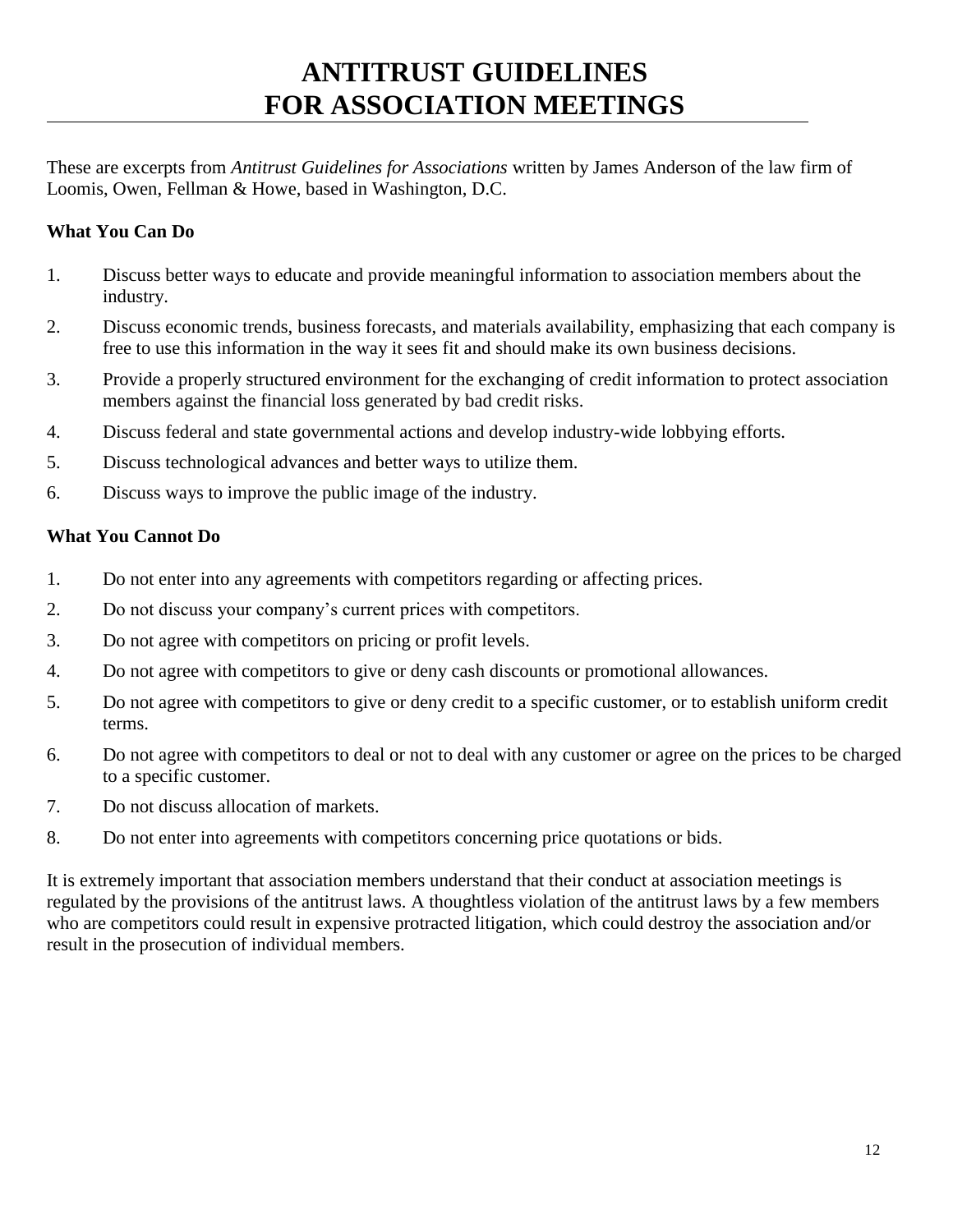## <span id="page-12-0"></span>**Tuesday, August 2, 2022**

• Deadline for final Minutes' sent to Dina Siedenburg at the IAFP office: dsiedenburg@foodprotection.org

### **November/December 2022**

• Minutes will be published on the IAFP website and in the November/December 2022 issue of *FPT.*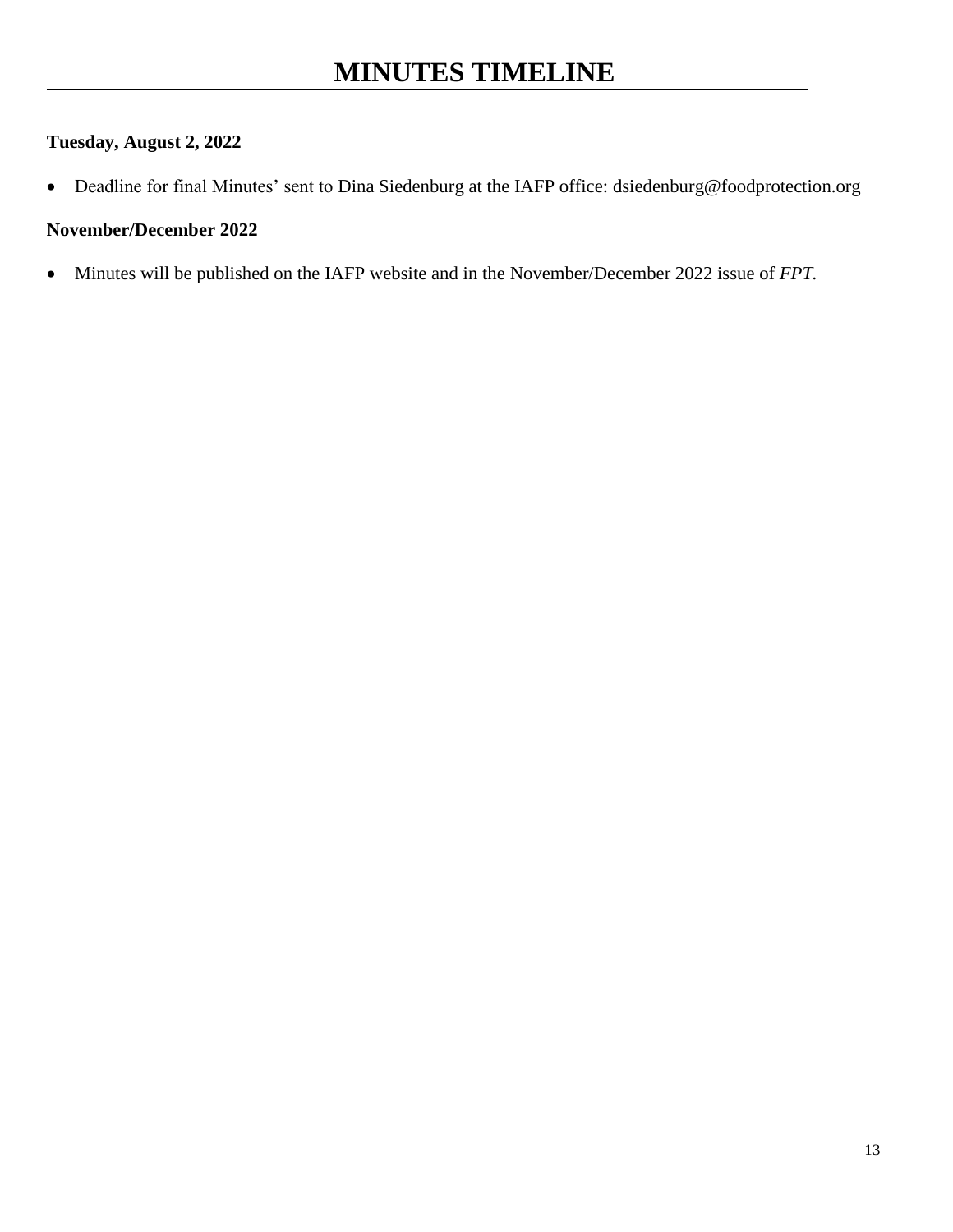## <span id="page-13-0"></span>**Use the following guide for preparing Minutes.**

## *Select a recording secretary and share this information with them.*

.

- Use the Minutes template (Committee or PDG) that is provided on the IAFP website with the handbook materials under Supporting Documents. This will provide you with the appropriate font, indentations and line spacing. It is important that each group use the same formatting for publication purposes.
- Minutes should summarize activities and be stated in paragraph form. **Do Not use a Multi-Level List or Bullet Points**. Only the Recommendations to the Executive Board should be numbered. If you held an election prior to your meeting for a Chair, Vice Chair and/or Vice Chair-Elect position, please include this in your recommendations.
- The Minutes should be reviewed and approved by the Chair, then the document should be emailed to Dina Siedenburg at [dsiedenburg@foodprotection.org,](mailto:dloynachan@foodprotection.org) by Tuesday, August 2, 2022, 1:00 pm.

**Minutes templates are provided on pages 15 & 16. Please use the appropriate template for your group.**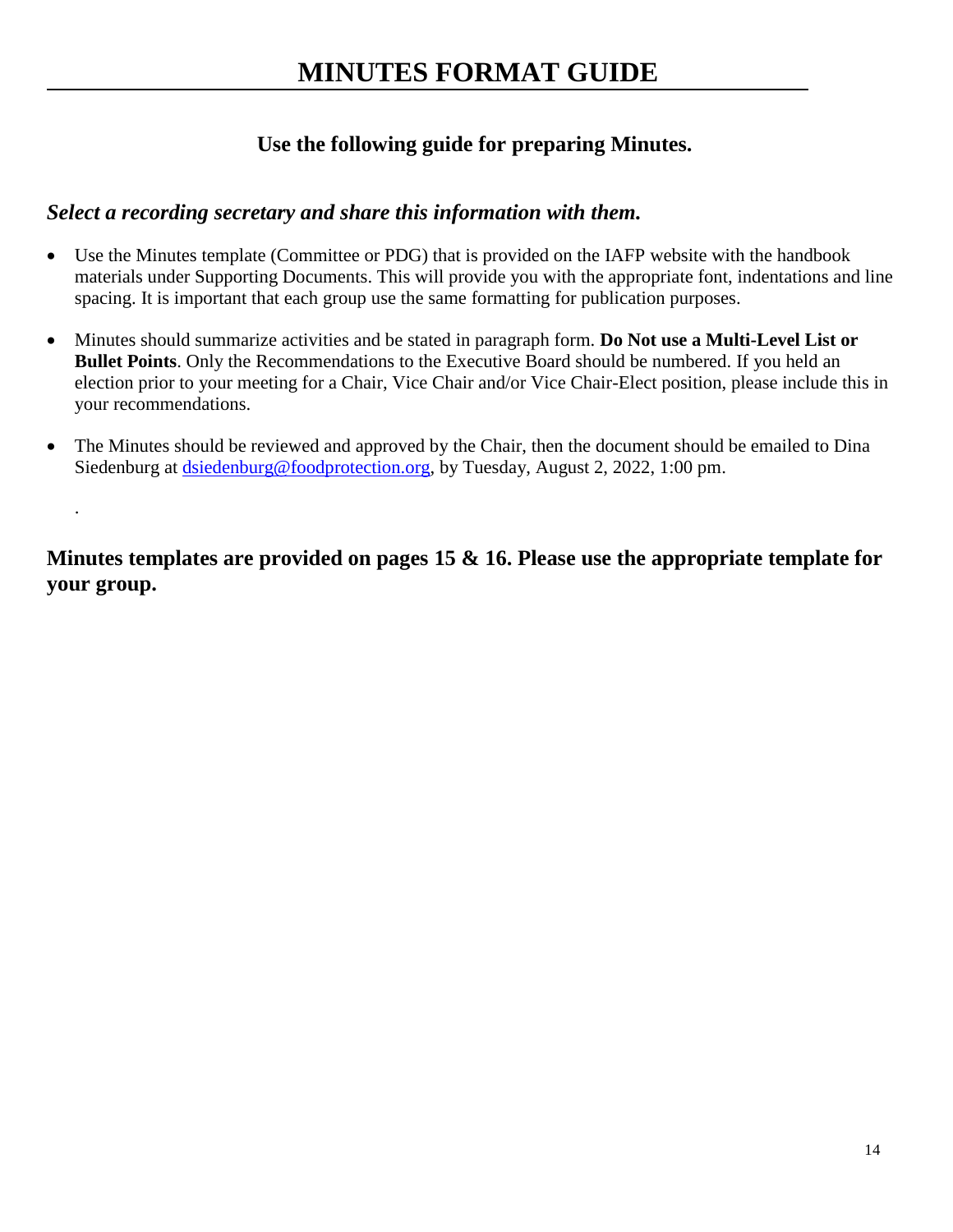## <span id="page-14-0"></span>**Minutes Template for PDG Meetings Only:**

**Name of PDG:**

**Names of Attendees:** 

**Total Number of Attendees**:

**Meeting Called to Order:** (include **Time**, **Day & Date**)

### **Minutes Recording Secretary:**

**Old Business:** (Summarizing paragraphs only. Do Not use a Multi-Level List or Bullet Points.)

**New Business:** (Summarizing paragraphs only. Do Not use a Multi-Level List or Bullet Points.)

### **Numbered List of Recommendations to the Executive Board:**

- 1. Only recommendations included in this section will be addressed by the Board.
- 2. Include recommendations for approval of Chairs and/or Vice Chairs elected prior to or at the meeting, issues that would involve use of the IAFP name or logo, and/or requests for project funding.
- 3. NOTE: Do not include requests to approve symposium, roundtable and workshop proposals as recommendations. This is the function of the Program Committee which meets at a later date to review all proposals.

**Next Meeting Date**: (date, city, state)

**Meeting Adjourned at (Time)**:

**Chairperson Name**: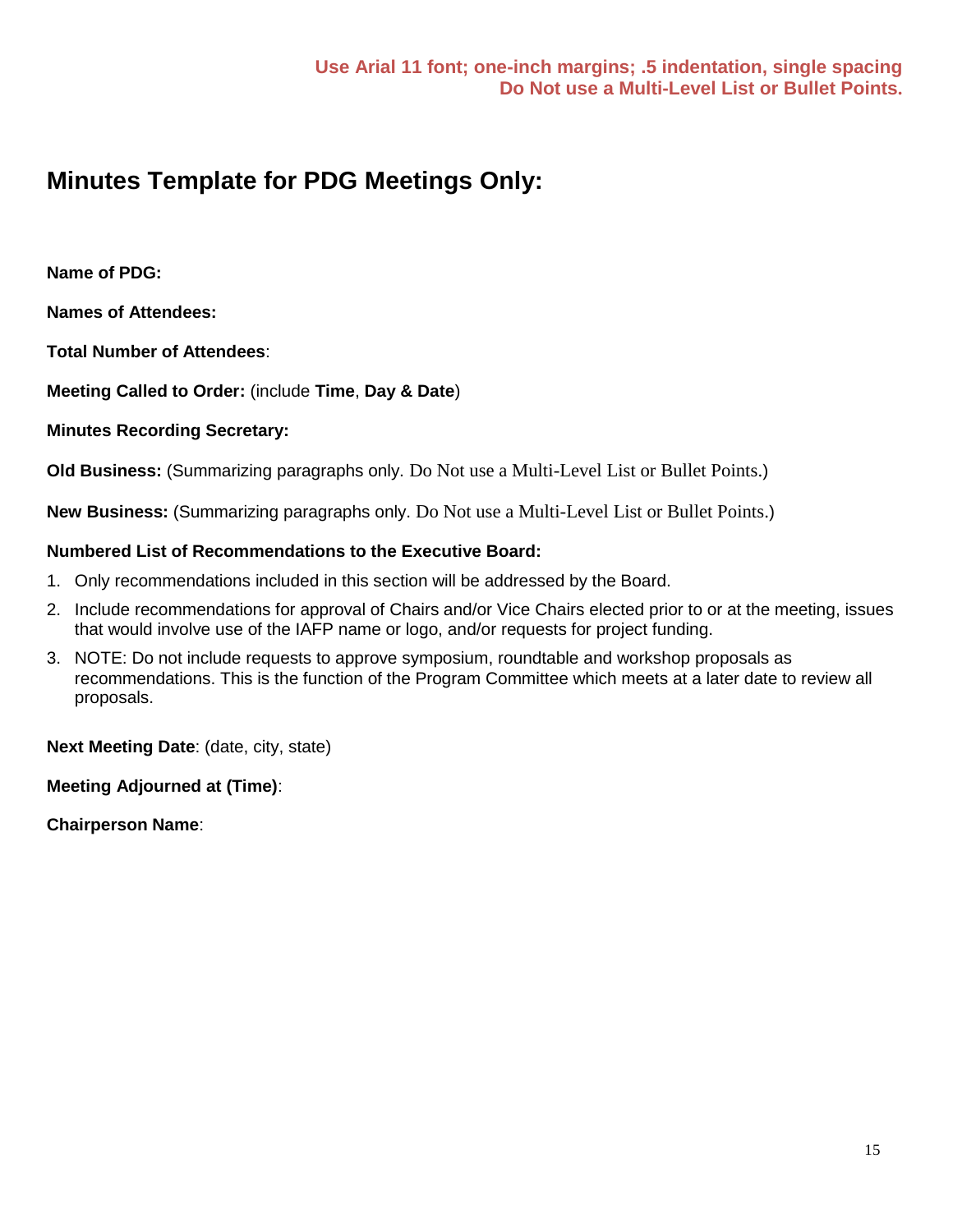## <span id="page-15-0"></span>**Minutes Template for Committee Meetings Only**

**Name of Committee:**

**Names of Members Present:** 

**New Members Present:**

**Board/Staff Present:** (Leave blank. IAFP Staff will complete this section)

**Visitors:** (Leave blank. IAFP Staff will complete this section)

**Number of Attendees**: (Leave blank. IAFP Staff will complete this section)

**Meeting Called to Order** (include **Time**, **Day & Date**):

**Minutes Recording Secretary**:

**Old Business:** (Summarizing paragraphs only. Do Not use a Multi-Level List or Bullet Points.)

**New Business:** (Summarizing paragraphs only. Do Not use a Multi-Level List or Bullet Points.)

### **Numbered List of Recommendations to the Executive Board:**

- 1. Only recommendations included in this section will be addressed by the Board.
- 2. Include recommendations for approval of Chairs and/or Vice Chairs elected prior to or at the meeting, issues that would involve use of the IAFP name or logo, and/or requests for project funding.
- 3. NOTE: Do not include requests to approve symposium, roundtable and workshop proposals as recommendations. This is the function of the Program Committee which meets at a later date to review all proposals.

**Next Meeting Date**: (day, date, city, state)

**Meeting Adjourned:** (time)

**Chairperson Name**: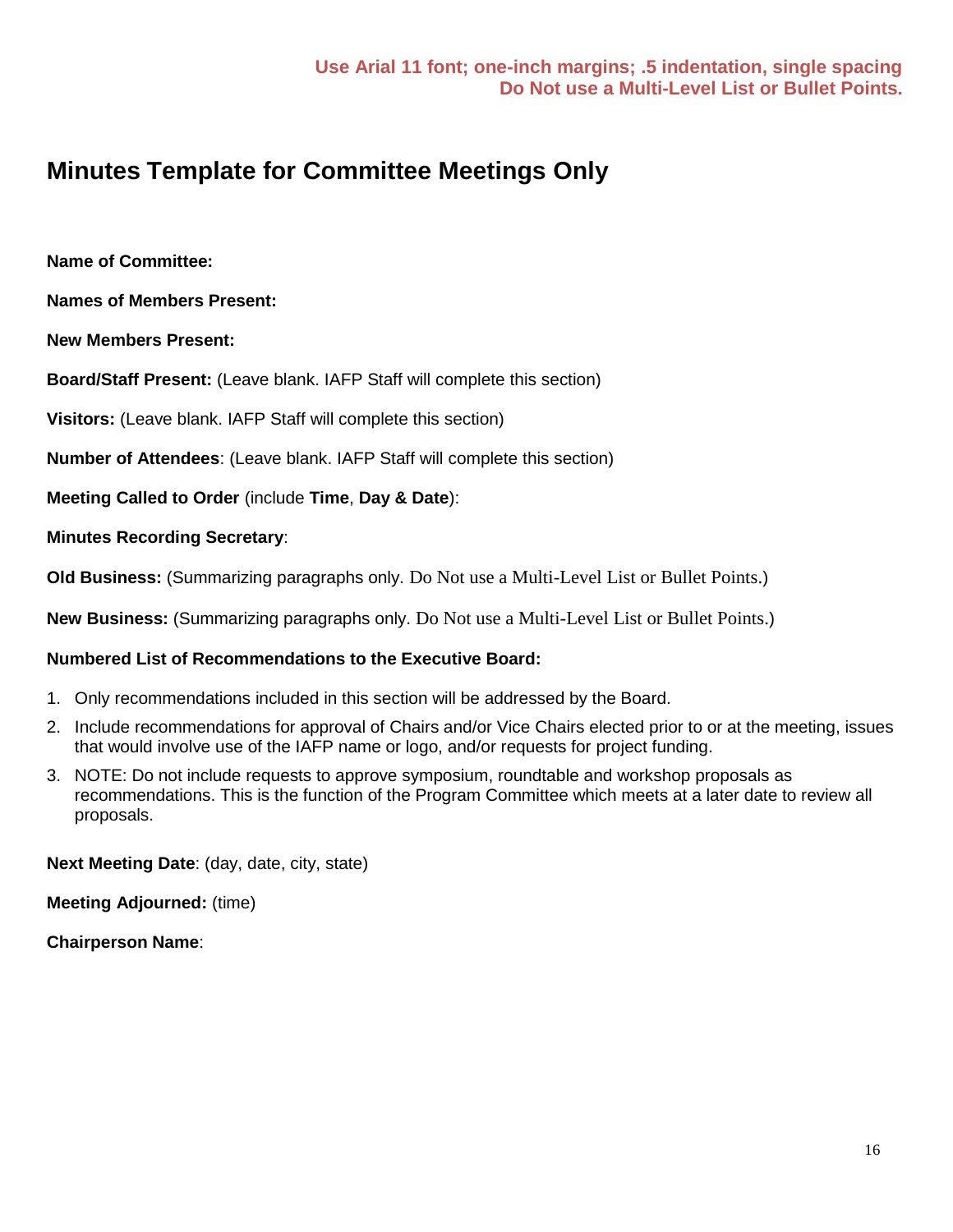## <span id="page-16-0"></span>**International Association for Food Protection Committee and Professional Development Group (PDG) Communication Guidelines**



### **IAFP Connect is the new online meeting place for IAFP Members**

Beginning in 2019, IAFP Connect began serving as the primary means of communication for Professional Development Groups and Committees through the PDG and Committee communities. Communities allow members to participate in discussions and share resources with other members; thus, improving communication. This is a great way to collaborate with your members for symposium development and other projects.

### **Chairs and Vice Chairs!**

Please encourage non-IAFP Members who contact you requesting to join your PDG to become an IAFP Member so they can participate through IAFP Connect and also remind your members to keep their IAFP Memberships up to date or they will no longer have access to IAFP Connect.

Purpose:

- a) To communicate items of pertinent interest to PDG members
- b) To facilitate discussion among PDG members
- c) To exchange ideas and opportunities to PDG members

Postings will not:

- a) Be offensive, threatening, illegal or inflammatory, defamatory or hostile
- b) Promote or advertise a commercial product or solicit business for individuals, companies or organizations
- c) Promote membership in other organizations
- d) Be used for political purposes either within or outside of IAFP
- e) Be used for "calls to action" such as lobbying or petitioning
- f) Infringe on the rights of the organization or any individual or entity to include privacy, intellectual property or publication rights

IAFP reserves the right to:

- Ban future postings from members who violate the terms and conditions
- Remove or edit comments at any time whether they violate terms or not

### **IAFP does not provide email lists. All group correspondence takes place via IAFP Connect.**

Revised April 2021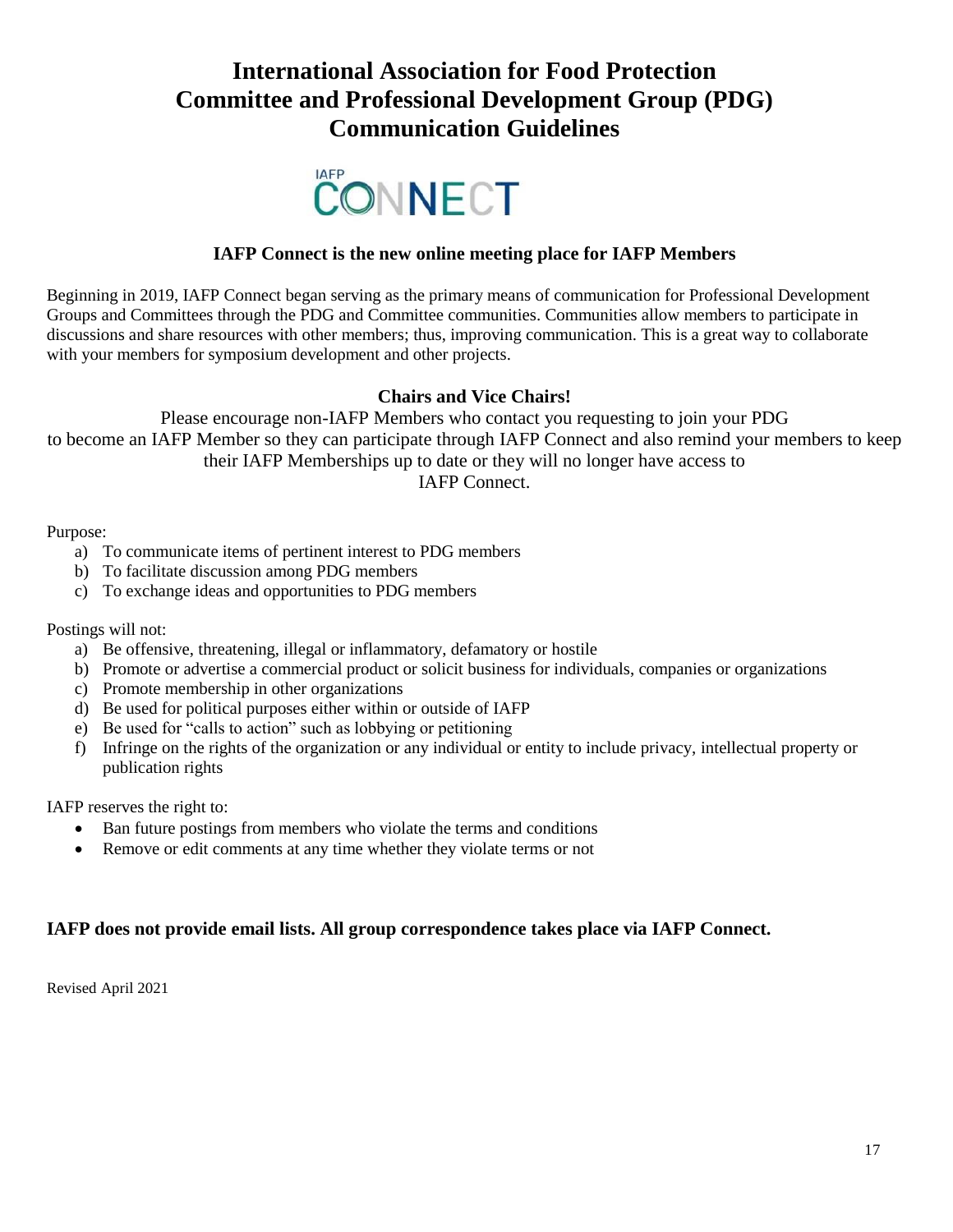# Read This Statement

This document was prepared by a group of individuals and represents the authors' opinions and views. The International Association for Food Protection does not warrant, either expressly or by implication, the factual accuracy of the articles or descriptions herein, nor does it warrant any views or opinions offered by the authors of said articles and descriptions. The Association assumes no responsibility for consequences resulting from the use of the information herein, or from the use of information obtained at "linked" Internet addresses, or in any respect for the content of such information, including (but not limited to) errors or omissions, the accuracy or reasonableness of factual or scientific assumptions, studies or conclusions, the defamatory nature of statements, ownership of copyright or other intellectual property rights, and the violation of property, privacy, or personal rights of others.

At certain places in the document, Internet site live "links" to other Internet addresses may possibly be accessed. Such external Internet addresses contain information created, published, maintained, or otherwise posted by organizations and companies that are wholly independent from the Association. The Association does not endorse or control these external Internet addresses, and does not guarantee the accuracy, completeness, efficacy, timeliness, or correct sequencing of information located at such addresses.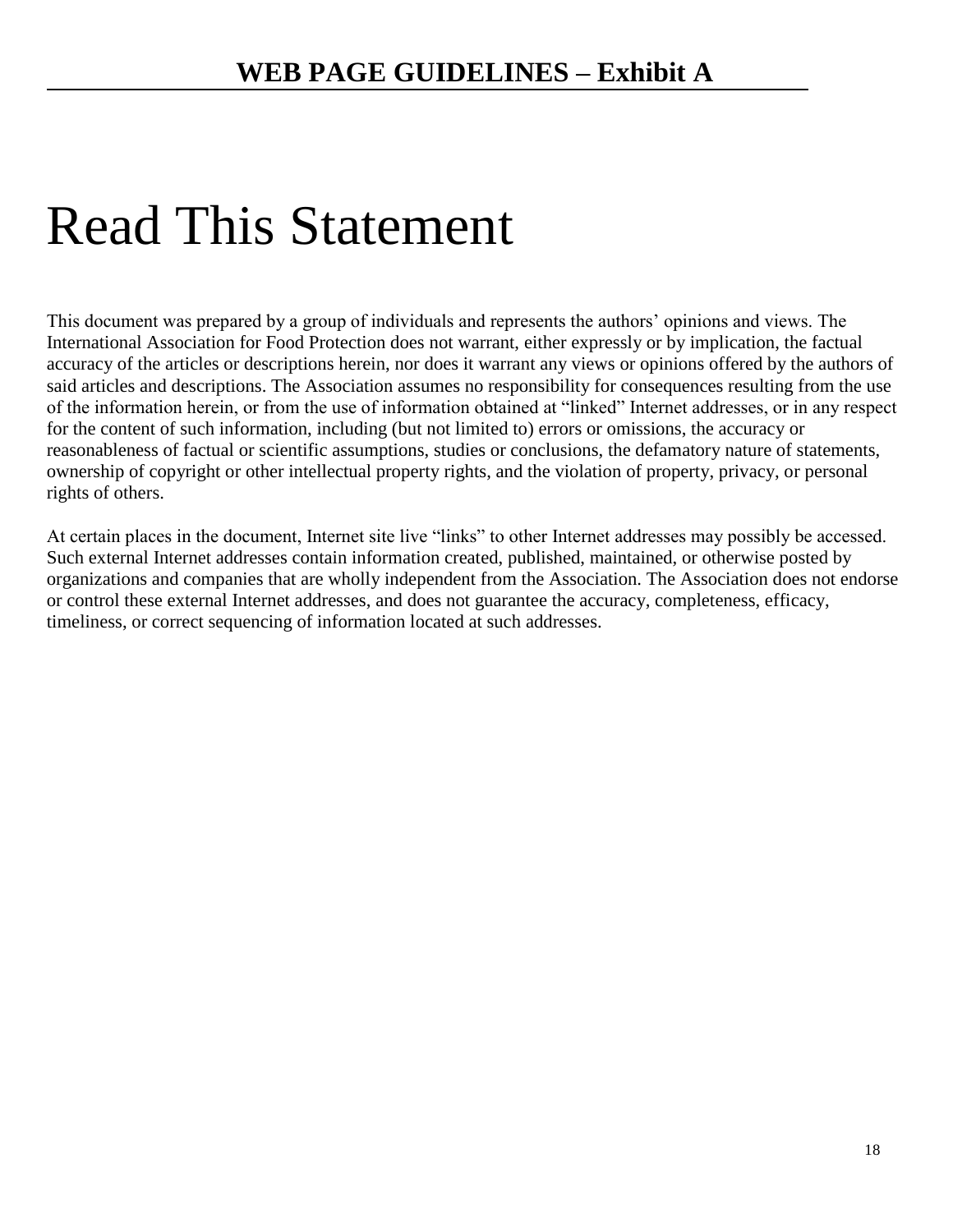## **BYLAWS, SECTION VI**

Effective August 2, 2016

#### <span id="page-18-0"></span>**STANDING COMMITTEES, SPECIAL COMMITTEES, PROFESSIONAL DEVELOPMENT GROUPS and TASK FORCES**

Any person serving on an IAFP Committee, or as an appointed representative of IAFP, shall be a current regular, student, retired, honorary life member or sustaining member of IAFP except as may be noted for specific committees. All meetings are open to Members and non-members of IAFP. IAFP Membership is not a requirement for participation on a Professional Development Group or Task Force; however, only IAFP Members may serve as chairpersons or vice chairpersons. Committee chairpersons and vice chairpersons will be appointed preceding the Annual Meeting. The terms of office of all chairpersons and vice chairpersons shall begin at the IAFP Annual Meeting following their appointment or at a date designated by the President-Elect, except as provided elsewhere in the Bylaws.

- A. Standing Committees
	- 1. Standing Committees provide operational or functional support to IAFP and shall consist of the following: *Food Protection Trends* Management Committee, *Journal of Food Protection* Management Committee, Program Committee and European Symposium Organizing Committee.
		- 1.1 Journal Management Committees

The Journal Management Committees (*Food Protection Trends* Management Committee and *Journal of Food Protection* Committee) shall consist of a chairperson, vice chairperson and other individuals appointed by the President-Elect and confirmed by the Executive Board. Membership appointments shall be for 3-year terms on a rotating basis, with balanced representation from education, government and industry. The chairperson shall serve a 2-year term and is normally succeeded by the vice chairperson. All appointments may be renewed for one additional term.

- 1.1.1 The Journal Management Committees shall provide guidance to the Executive Board on matters concerning the journals.
- 1.2 Program Committee

The Program Committee shall consist of a chairperson, vice chairperson and other individuals appointed by the President-Elect and confirmed by the Executive Board. Membership appointments shall be for 3-year terms on a rotating basis with balanced representation from education, government and industry. The chairperson shall serve a 1-year term and is normally succeeded by the vice-chairperson. All appointments may be renewed for one additional term. The Program Committee shall:

- 1.2.1 Develop the scientific and technical content of the Annual Meeting program;
- 1.2.2 Evaluate abstracts of submitted papers;
- 1.2.3 Identify symposia and speakers;
- 1.2.4 Identify convenors for symposia and technical sessions;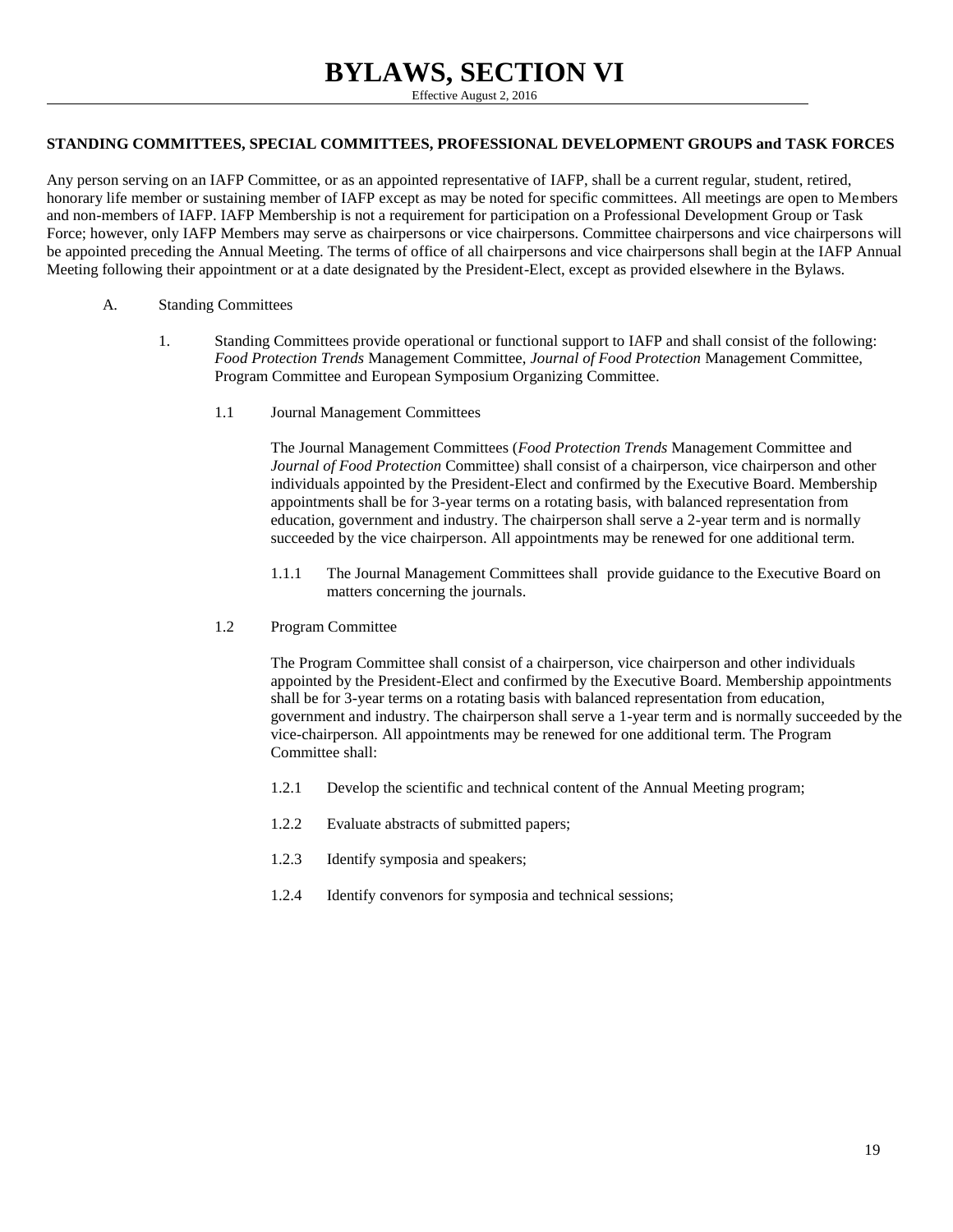- 1.2.5 Establish the timetable for all symposia and technical sessions;
- 1.2.6 Meet at each Annual Meeting and other times as deemed necessary; and
- 1.2.7 Oversee Developing Scientist Awards Committee.
- 1.3 European Symposium Organizing Committee

The European Symposium Organizing Committee shall consist of a chairperson, vice chairperson and other individuals recommended by the European Symposium Organizing Committee and confirmed by the Executive Board. Appointments shall be for 3-year terms on a rotating basis with representation from education, government and industry. The chairperson shall serve a 1-year term and is normally succeeded by the vice chairperson. All appointments may be renewed for one additional term. Special consideration will be made to include representatives from IAFP partner organizations who may serve continuous terms. The European Symposium Organizing Committee shall:

- 1.3.1 Develop the scientific and technical content of the European Symposium on Food Safety;
- 1.3.2 Evaluate abstracts of submitted papers;
- 1.3.3 Identify symposia and speakers;
- 1.3.4 Identify convenors for symposia and technical sessions;
- 1.3.5 Establish the timetable for all symposia and technical sessions;
- 1.3.6 Meet at each European Symposium and other times as deemed necessary; and
- 1.3.7 Oversee competition(s) at the symposium.

#### B. Special Committees

- 1. Special Committees provide support services to IAFP on a continuous basis. Special Committees of IAFP shall consist of the following: 3-A Committee on Sanitary Procedures, Audiovisual Library, Awards, Black Pearl Selection, Committee on Control of Foodborne Illness, Constitution and Bylaws, Developing Scientist Award, Fellows Selection, Foundation, Membership, Nominating, Past Presidents', Tellers, and Webinar.
	- 1.1 3-A Committee on Sanitary Procedures

The 3-A Committee on Sanitary Procedures (CSP) shall consist of a chairperson and vice chairperson recommended by the President-Elect and confirmed by the Executive Board. The chairperson, subject to the Executive Board's review shall appoint other committee members. CSP members do not need to be IAFP members to participate on this committee. All appointments shall be for 2-year renewable terms.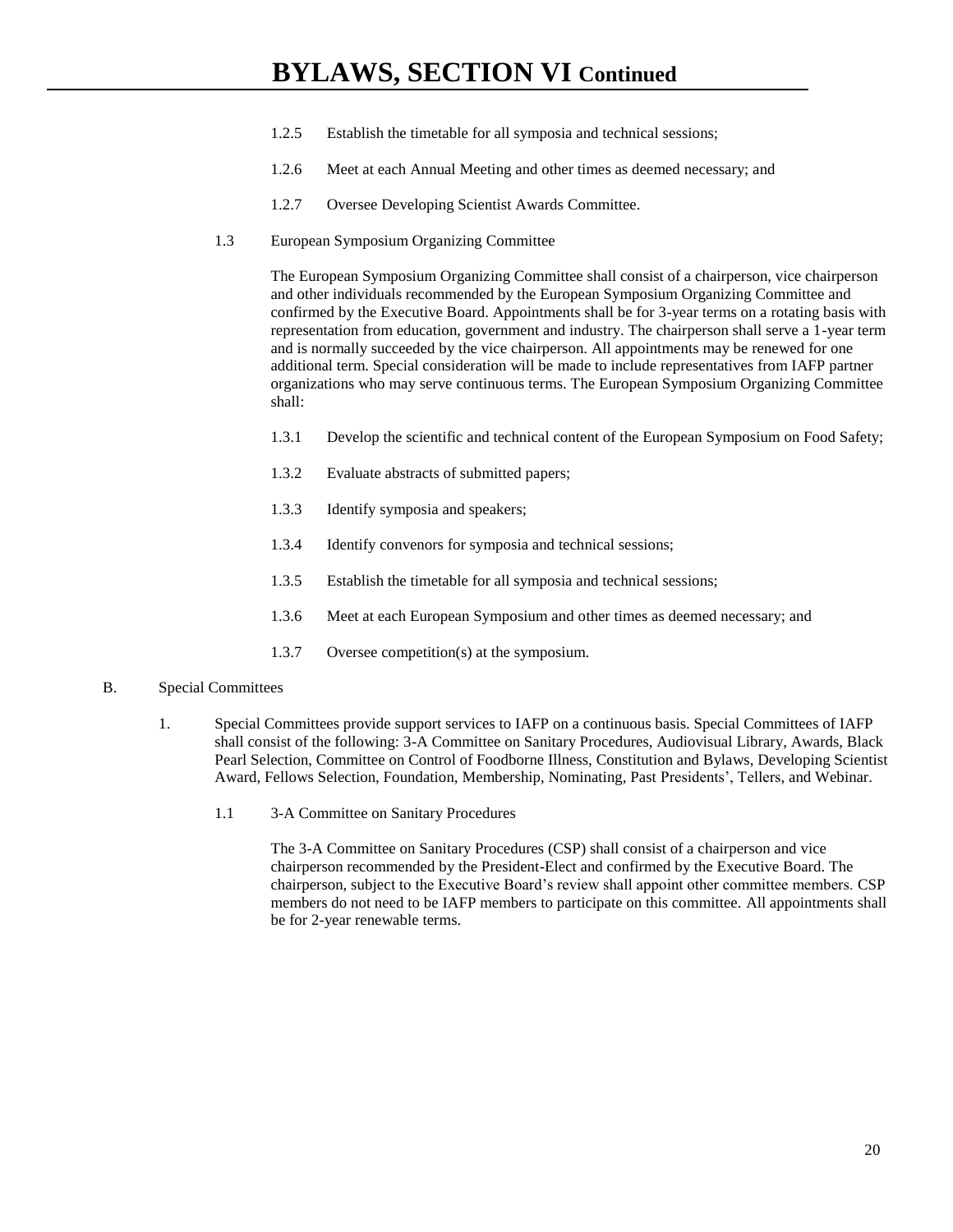#### 1.2 Awards Committee

The Awards Committee is under the jurisdiction of the Affiliate Council. The chairperson of the Awards Committee is the Immediate Past Affiliate Council Chairperson.

1.2.1 IAFP Awards:

The Awards Committee is responsible for selecting recipients for IAFP awards, from nominations received by the Executive Director, unless otherwise designated by the Bylaws. Selection guidelines are established and approved by the Executive Board. The following awards are under the purview of the Awards Committee:

Educator Food Safety Innovation Harold Barnum Industry Harry Haverland Citation International Leadership Maurice Weber Laboratorian Sanitarian

The Awards Committee consists of designated sub-committees responsible for selecting recipients of each of the above individual awards. Each award selection sub-committee consists of three members. The Awards Committee Chairperson (Immediate Past Affiliate Council Chairperson) will recommend members for 3-year appointments with staggered terms to be confirmed by the Executive Board. In their third year of service, a member is designated to serve as chairperson of the individual award selection committee.

#### 1.2.2 Affiliate Awards

C.B. Shogren Memorial Other Affiliate Awards as designated by the Affiliate Council

Recipients of the C.B. Shogren Memorial and other Affiliate Awards are selected by a committee consisting of the Chairperson and Secretary of the Affiliate Council and the Immediate Past Affiliate Council Chairperson based on information submitted as part of the Affiliate Annual Reports.

#### 1.3 Black Pearl Selection Committee

The Black Pearl Selection Committee shall consist of a chairperson (the Immediate Past President), and four other individuals recommended by the chairperson to the President-Elect and confirmed by the Executive Board. At least one member of the committee shall have served the preceding year. The Black Pearl Selection Committee selects the recipient of the Black Pearl Award from nominations received by the Executive Director.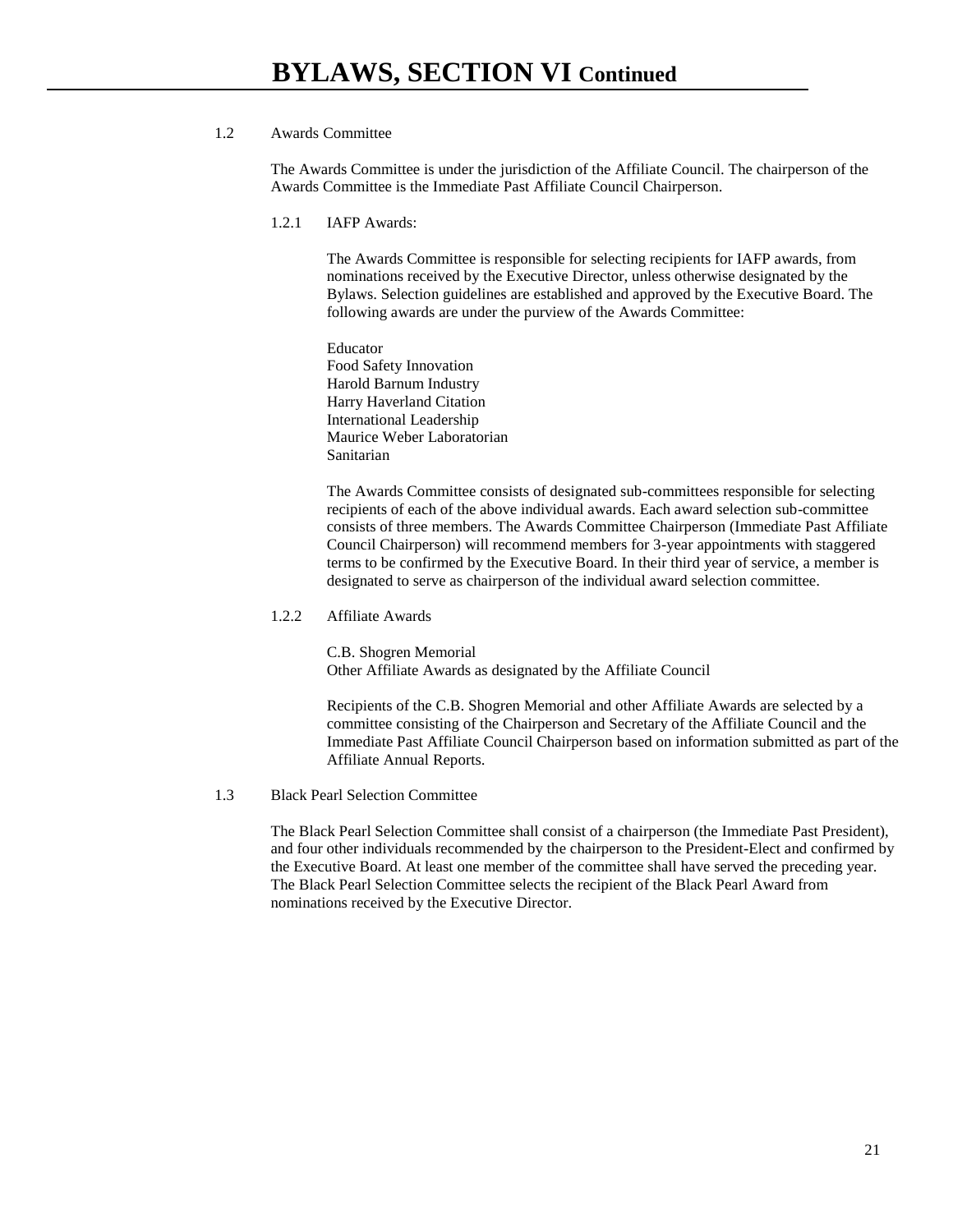#### 1.4 Committee on Control of Foodborne Illness

The Committee on Control of Foodborne Illness shall consist of a chairperson and vice chairperson recommended by the President-Elect and confirmed by the Executive Board. The chairperson, subject to the Executive Board's review shall appoint other committee members. All appointments shall be for 2-year renewable terms. The Committee on Control of Foodborne Illness shall:

- 1.4.1 Review information on epidemiology and control of communicable diseases that are of primary concern to food safety and related areas; and
- 1.4.2 Prepare manuals and articles addressing investigation and control of problems related to food safety.
- 1.5 Constitution and Bylaws Committee

The Constitution and Bylaws Committee shall consist of a chairperson, vice chairperson, and other individuals recommended to the President-Elect and confirmed by the Executive Board. All appointments shall be for 2-year renewable terms. At least one member of the committee will have served on the committee the preceding year. The Constitution and Bylaws Committee shall:

- 1.5.1 Review and study the Constitution and Bylaws of IAFP; and
- 1.5.2 Make recommendations to the Executive Board for changes to be considered for submission to the membership for ratification.
- 1.6 Developing Scientist Awards Committee

The Developing Scientist Awards Committee is under direction of the Program Committee. The vice chairperson of the Program Committee serves as the chairperson of the Developing Scientist Awards Committee on an annual basis and selects individuals to assist in the judging of the Developing Scientist Awards Competition at the IAFP Annual Meeting.

1.7 Fellows Selection Committee

The Fellows Selection Committee shall be chaired by the Immediate Past President and consist of at least 3 other Fellows recommended by the chairperson to the President-Elect and confirmed by the Executive Board. The Fellows Selection Committee solicits nominations and makes recommendations to the Executive Board for eligible members to be confirmed as Fellows by the Executive Board.

1.7.1 Any Regular, Retired, Honorary Life or Sustaining Member who has contributed to IAFP and its Affiliates with distinction over an extended period of time may be selected by the Fellows Selection Committee for consideration to become a Fellow of the Association by action of the Executive Board. Special benefits accorded Fellows shall be determined by the Executive Board.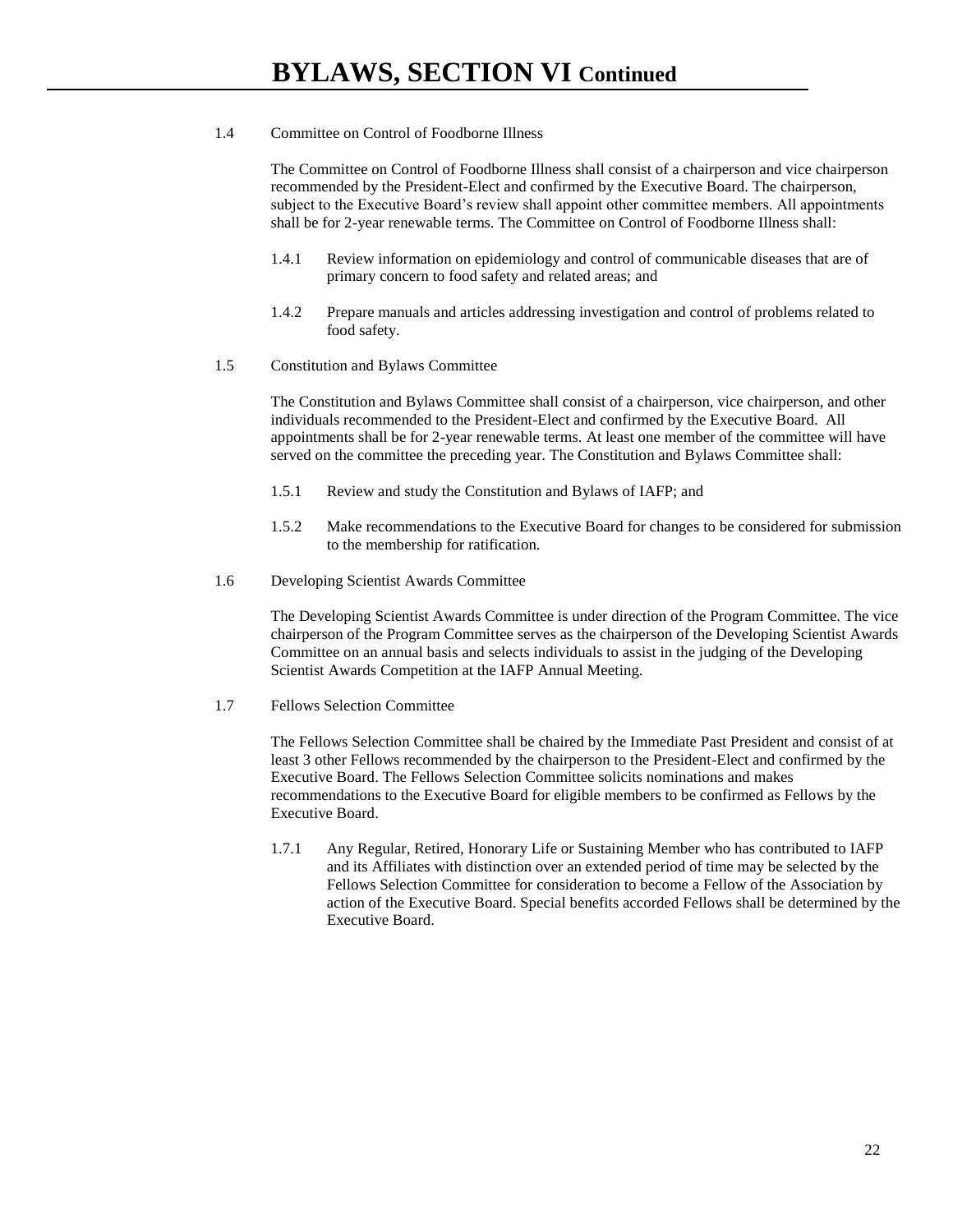#### 1.8 Foundation Committee

The Foundation Committee shall consist of the President, President-Elect and Vice President of IAFP and a chairperson and vice chairperson recommended by the President-Elect for confirmation by the Executive Board. The chairperson and vice chairperson shall serve in those positions for no more than two consecutive terms. The chairperson shall recommend other individuals to the President-Elect for confirmation by the Executive Board. Appointed membership (including the chairperson and vice chairperson) shall be balanced with equal representation from industry, government and education. All appointments shall be for 3-year renewable terms. The Foundation Committee shall:

- 1.8.1 Oversee IAFP Foundation monies;
- 1.8.2 Solicit gifts to the Foundation; and
- 1.8.3 Identify and fund programs which further the goals and objectives of the Foundation and IAFP.
- 1.9 Membership Committee

The Membership Committee shall consist of a chairperson and vice chairperson recommended by the President-Elect and confirmed by the Executive Board. The chairperson, subject to the Executive Board's review, shall appoint other committee members. All appointments shall be for 2-year renewable terms. The Membership Committee shall:

- 1.9.1 Promote IAFP membership to potential new members; and
- 1.9.2 Assist in retaining current IAFP members.
- 1.10 Nominating Committee

The Nominating Committee shall consist of a chairperson, vice chairperson and other individuals appointed by the President-Elect and confirmed by the Executive Board. Membership appointments shall be for 2-year terms on a rotating basis, with balanced representation from education, government and industry and the members should be representative of geographic regions. The chairperson shall serve a 1-year term and is normally succeeded by the vice chairperson.

- 1.10.1 The name of the Nominating Committee chairperson shall be announced in *Food Protection Trends*, following the Annual Meeting, together with the deadline date for IAFP members to nominate a candidate(s) for office(s).
- 1.10.2 The Nominating Committee will select and the chairperson shall submit the names of at least two nominees for the office of Secretary or other open Board position to the Executive Director as directed by the Executive Board. The nominees' names, with pictures and biographical sketches, shall be provided to the membership not later than April 1 of the year in which the election is to be held.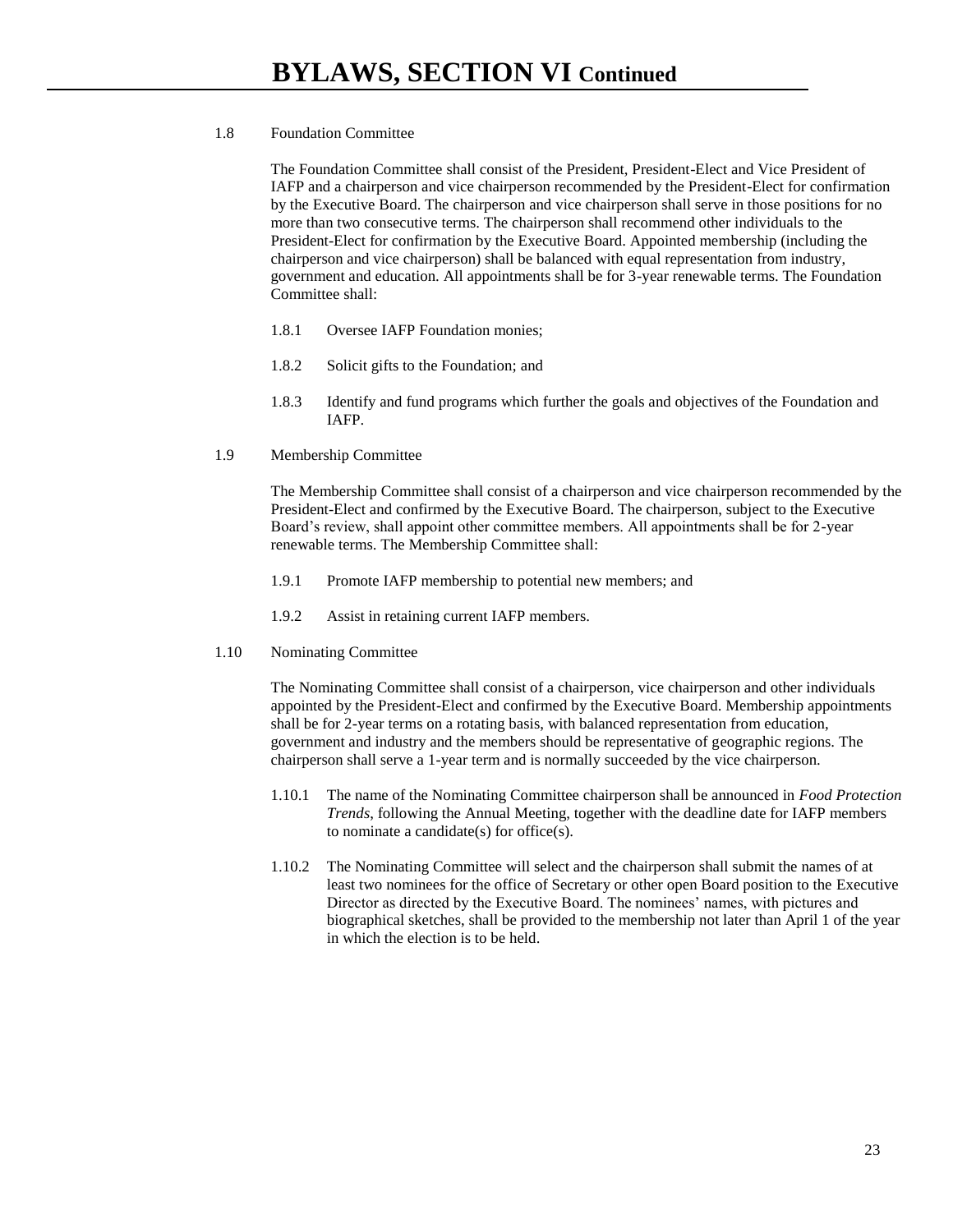- 1.10.3 Ballots shall be provided by the Executive Director as directed by the Executive Board and must be returned to the Association office by the established deadline, for checking against the IAFP eligible voter list. The Tellers Committee will oversee the election and certify the results.
- 1.10.4 Voting by proxy, or electronic voting, shall be permitted only in the election of the Secretary according to procedures established by the Executive Board.
	- 1.10.4.1 The nominee receiving the greatest number of votes shall be certified to the President, by the chairperson of the Tellers Committee, at least two months in advance of the Annual Meeting.

#### 1.11 Past Presidents' Committee

The Past Presidents' Committee shall be composed of Past Presidents of IAFP.

- 1.11.1 An IAFP Past President, will serve for a 1-year term as chairperson of the committee and the Immediate Past President will serve one year as vice chairperson.
- 1.11.2 In the absence of all Executive Board members due to illness, death, resignations, or prolonged absence, this committee would select interim officers until new officers are elected.
- 1.11.3 The Past Presidents' Committee will be available to advise the Executive Board on IAFP matters.
- 1.12 Tellers Committee

The Tellers Committee shall consist of a chairperson recommended by the President-Elect and confirmed by the Executive Board. The chairperson, subject to the Executive Board's review, shall appoint other committee members as necessary. All appointments shall be for 1-year terms. The Tellers Committee shall:

- 1.12.1 Oversee and certify the results of each election and other membership votes.
- 1.13 Webinar Committee

The Webinar Committee shall consist of a chairperson and vice chairperson recommended by the President-Elect and confirmed by the Executive Board. The chairperson, subject to the Executive Board's review shall appoint other committee members. All appointments shall be for 2-year renewable terms. The Webinar Committee shall:

- 1.13.1 Review and decide on proposals for IAFP Webinars;
- 1.13.2 Establish Webinar topics and design Webinar series.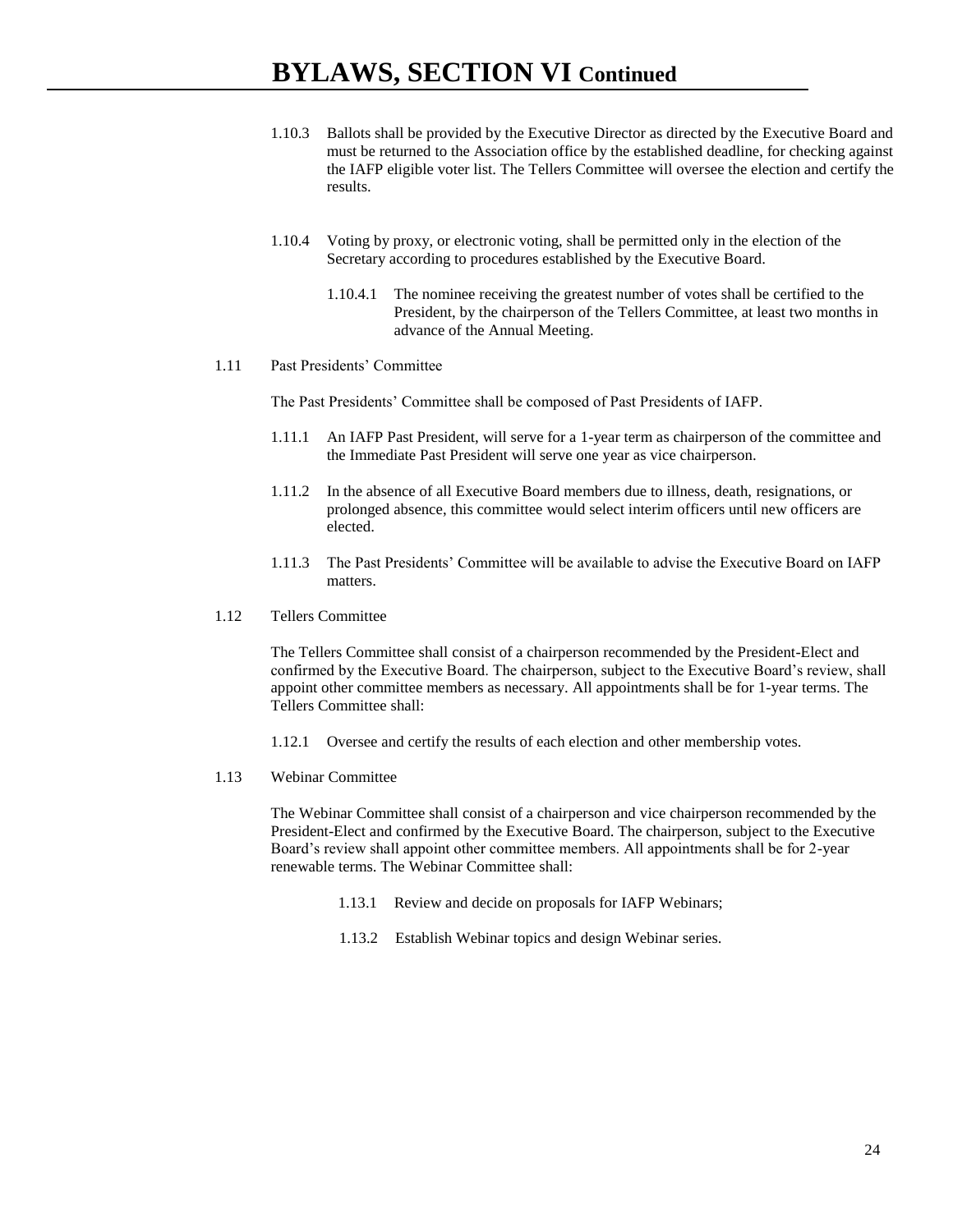#### C. Professional Development Groups

- 1. Professional Development Groups (PDGs) are established by the Executive Board at the request of a group of members to promote professional development in specific disciplines or areas of interest which further the Association's goals. IAFP Membership is not a requirement for participation on a PDG; however, only IAFP Members may serve as chairpersons or vice chairpersons.
	- 1.1 Chairpersons and vice chairpersons of PDGs shall be recommended for 2-year terms by the members of the PDG prior to the Annual Meeting and are subject to annual review by the Executive Board. The chairperson and vice chairperson must be IAFP Members. The vice chairperson normally succeeds to chairperson.
	- 1.2 Membership on a PDG is voluntary (not by appointment) and may vary from year to year. Requests for membership on a PDG should be directed to the chairperson.

#### D. Task Forces

- 1. Task Forces may be authorized by the Executive Board for special work or assignment which can normally be accomplished within two years. The need for continuation of such Task Forces shall be subject to annual review of the Executive Board.
	- 1.1 All appointments of chairpersons and vice chairpersons to Task Forces shall be made by the President and shall be subject to annual review of the Executive Board. Proposed members of Task Forces will be designated by the Task Force Chairperson and presented to the Executive Board for confirmation.
	- 1.2 IAFP Membership is not a requirement for participation on a Task Force.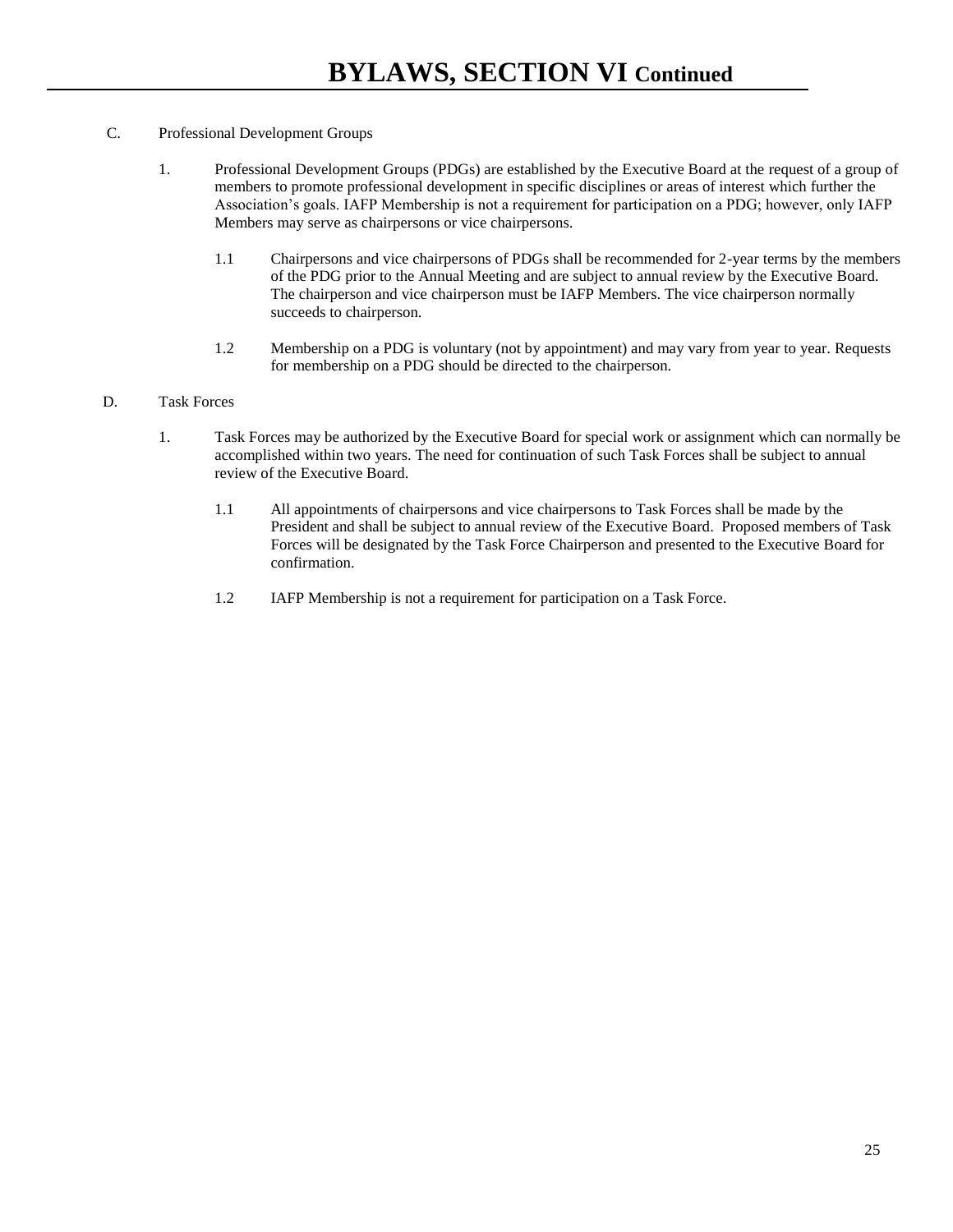

# **Call for Symposium and Roundtable Proposals**

Deadline October 4, 2022 *(No late submissions will be accepted)*

The Program Committee invites International Association for Food Protection Members and other interested individuals to submit a symposium or roundtable proposal for presentation during IAFP 20223

# <span id="page-25-0"></span>**What is a Symposium?**

A **symposium** is an organized, 1.5, 2 or 3-hour session emphasizing a central theme relating to food safety and usually consists of presenters each giving 30-minute presentations.

| <b>Length of Session</b> | <b>Maximum Number of</b> |
|--------------------------|--------------------------|
|                          | <b>Presentations</b>     |
| 1.5 hour                 | ົ<br>د.                  |
| 2 hours                  |                          |
| 3 hours                  | 6                        |
|                          |                          |

Symposia may include a discussion emphasizing a scientific aspect of a common food safety and quality topic, issues of general interest relating to food safety and microbiological quality, a report of recent developments, an update of state-of-the-art methodologies, or a discussion of basic and applied research in a given area. The material covered should include current work and the newest findings. Symposia will be evaluated by the Program Committee for relevance to current science and to Association Members. Proposals may be prepared by individuals, groups of individuals, committees or professional development groups (PDGs). Session proposals and presentations must follow the IAFP Policy on Commercialism.

# **What is a Roundtable?**

A **roundtable** is a discussion forum of 4 to 6 panelists that is 90 minutes in length with each panelist giving a 5 to 6 minute introduction, followed by time for a discussion (1 hour minimum) that includes audience participation. Panelists are not allowed to give presentations and should have no slides. Roundtable convenors cannot also be panelists. Proposals may be prepared by individuals, groups of individuals, committees or professional development groups(PDGs).

# **Submission Instructions**

Proposals must be submitted using the Association's online submission program at [www.foodprotection.org.](http://www.foodprotection.org/) **At this stage, contact potential presenters or panelists to let them know that you are including their name in the proposal. Inform them that you will not know if the proposed session is accepted until after the November 11 notification date.** Proposals are due October 5, 2021. No late submissions will be accepted.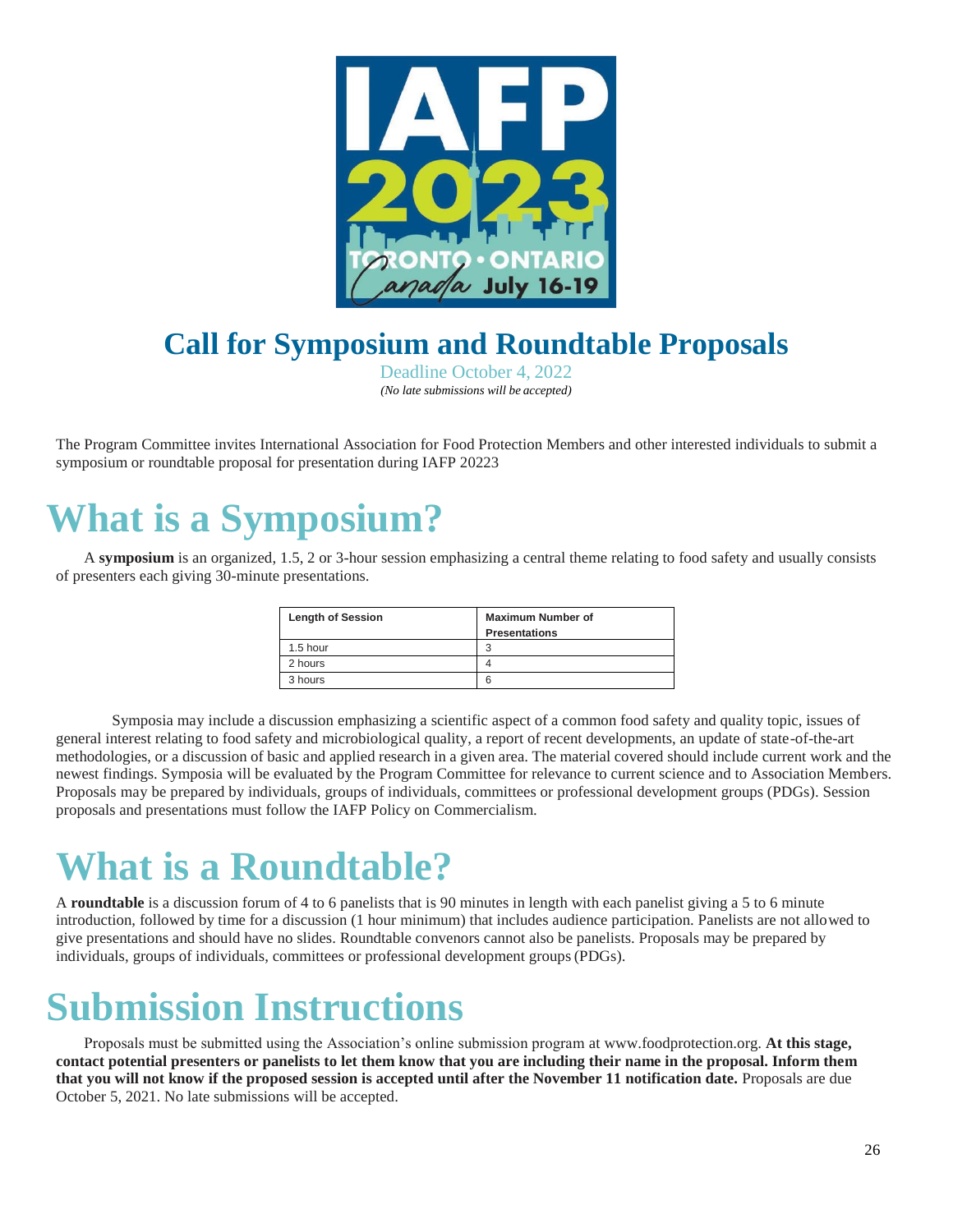# **Presenters Who are Not Members**

The International Association for Food Protection does not reimburse invited presenters for travel, hotel, or other expenses incurred during the Annual Meeting. However, invited presenters who are not Association Members will receive a complimentary Annual Meeting registration. Presenters who are Association Members are expected to pay normal registration fees.

# **Travel Support**

The International Association for Food Protection Foundation has offered limited funds for travel support of presenters. After final acceptance of the proposal (March 2021), organizers may submit an application to apply for travel support for speakers(s). REQUESTS SHOULD ONLY BE SUBMITTED WHERE A SINCERE NEED IS DEMONSTRATED BY THE SPEAKER. This travel support is not intended to fully pay travel expenses for speakers, but is intended to defray the total travel expense. Only speakers are eligible to receive travel support. Roundtable Panelists, Convenors and Organizers are not eligible for travel support. **Only one request per 1.5 or 2-hour sessions and two requests for 3-hour sessions will be considered.**

Requests are reviewed on an individual and on a first-come, first-served basis until the funds are depleted. A maximum of \$1,000 per North American speaker, \$2,000 for European and South American speakers and \$2,500 for other international speakers may be available. Organizers are welcome to seek funding from other sources and the Association will provide recognition for these supporters in our program materials. Organizers are asked to inform the Association if they obtain outside funding for speaker travel.

Organizers and convenors must pay registration fees and are not eligible for travel support.

# **Selection Procedure**

The primary focus of the proposal selection procedure is to provide a balanced educational program for attendees of the IAFP Annual Meeting. To achieve this goal, proposals may be combined or modified by the Program Committee during their initial or final review, as appropriate, to prevent overlap of topics among competing sessions. The Program Committee also reserves the right to suggest alternative speakers and/or topics in an effort to round out the program.

During the selection process, only the most relevant and promising proposals will be selected for further development.

# **Submission Guidelines**

1. Proposals must be pertinent to IAFP Members and PDGs. Priority will be given to proposals that address one or more of the following program areas:

- Safety and Microbial Quality of Foods (Dairy, Meat and Poultry, Seafood, Produce, Water)
- Viruses and Parasites, Retail Food Safety, Epidemiology and Public Health
- Non-microbiology Food Safety Issues (food defense, food toxicology, allergens, chemical contaminants)
- General-applied Food Safety Microbiology (for example, advances in sanitation, laboratory methods, quality assurance, food safety systems)
- General-food Protection for the Future (risk analysis, emerging pathogens, biotechnology, predictive models, etc.)
- Developments in Food Safety Education
- Other pertinent food protection topics may be considered if space is available
- 2. In addition to addressing pertinent program areas, proposals accepted for further development should:
	- Be new, emerging and/or address areas not covered in last 2 years
	- If covered in last 2 years, provide new information that warrants another session
- 3. Submissions must include:
	- Titles that clearly convey the topics to be covered
	- Topics that are unique to prevent overlap of basic information among speakers
	- Names of suggested speakers from a variety of backgrounds, such as industry, regulatory, academic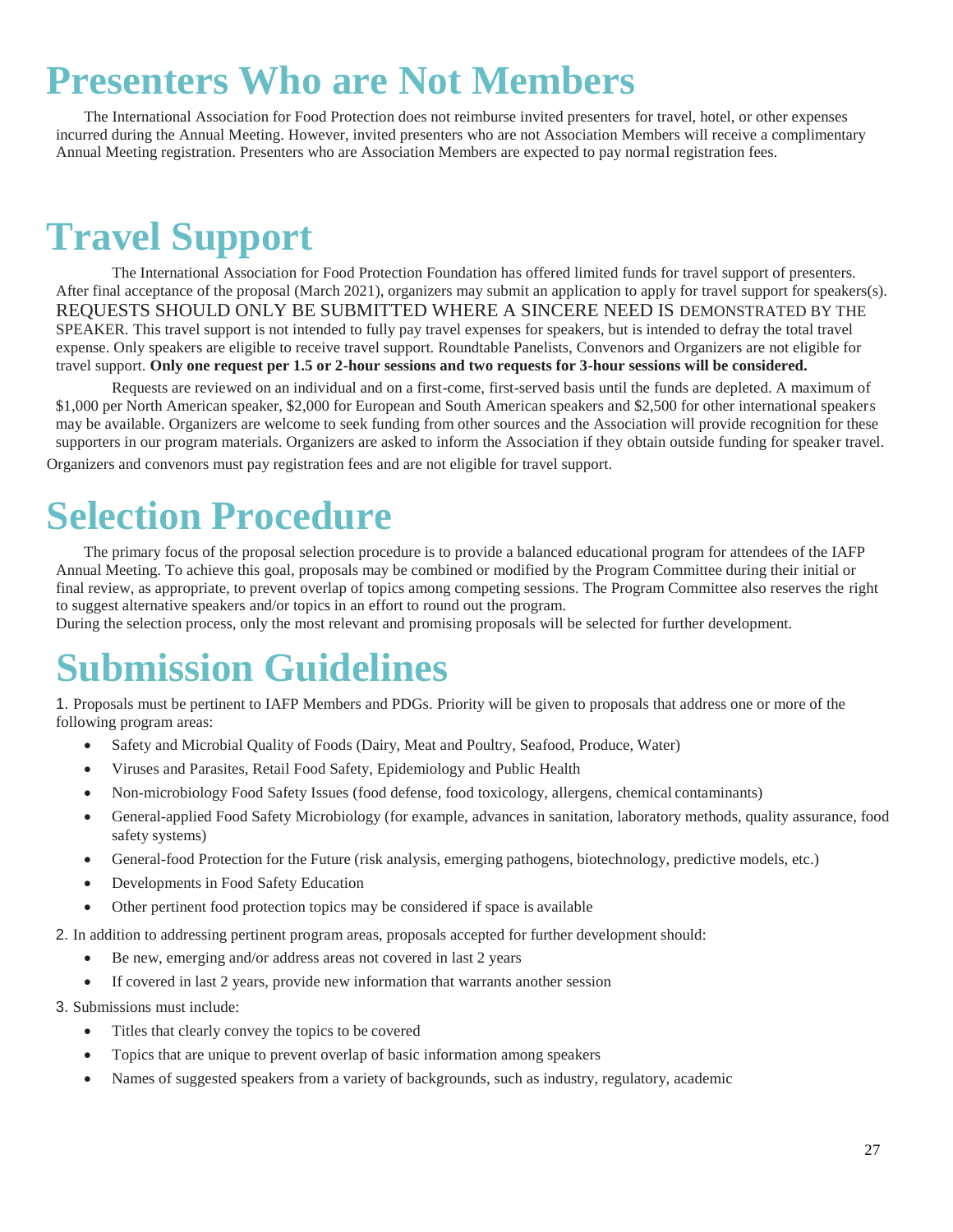- researchers, or consumer perspective (as appropriate)
- Suggested speakers who are knowledgeable and good communicators
- 4. Special consideration will be given to submissions that:
	- Are directly applicable or provide viable safety options for food manufacturers, including small- to medium-size manufacturers
	- Bring an international (outside of North America) focus or viewpoint to the meeting
	- Attract or involve students
	- Attract or involve local area members who would not otherwise attend the Annual Meeting (e.g., regional specialties like shellfish issues for Gulf States)
	- Would attract members of a new PDG or program area that IAFP is trying to develop or encourage

#### 5. Other considerations:

- The Program Committee reserves the right to limit the number of sessions devoted to a single topic area to provide a balanced program.
- Submitters are encouraged to consider new and diverse speakers when preparing their proposal.
	- A person should have no more than three roles (speaking, convening, organizing, or serving on a panel).
	- If relevant topics are proposed by more than one submission, the Program Committee will make the final decision to combine or modify proposals as appropriate to avoid overlap of topics among competing proposals. In this case, organizers may be asked to work with one another to combine proposals.
	- The IAFP Program Committee reserves the right to review proposals, including proposed subjects and speakers, and make modifications (including speaker replacement recommendations) in order to provide the most comprehensive and balanced program. Invited speakers need to be made aware of these conditions when they are contacted.
	- Due to space and time limitations, only the most relevant and promising proposals will be selected for further development. Again, the Program Committee will make final decisions regarding symposium breadth and length.
	- Selected sessions will be reserved for symposia sponsored by our partner, Institute for the Advancement of Food and Nutrition Sciences (IAFNS). The IAFNS symposia address topics that are of general interest to IAFP meeting attendees, focusing on emerging food safety issues and technologies, and provide a global perspective.
	- Additional sessions may be added at the discretion of the Program Committee or Executive Board to accommodate emerging issues.

### **Review Process and Timeline**

| October 4, 2022   | Proposal Submission Deadline. No late submissions will be<br>accepted.                                                                  |
|-------------------|-----------------------------------------------------------------------------------------------------------------------------------------|
| November 18, 2022 | Organizers notified of proposal status (proposals will either be<br>accepted for stage 2 review or declined).                           |
| January 17, 2023  | Proposals selected for stage 2 review must be finalized. This<br>includes symposium title, abstract, convenor and speaker information   |
| March 10, 2023    | (name, contact information, and proposed title of presentation).<br>Organizers notified of final decisions regarding session proposals. |

### **Who to Contact:**

Tamara Ford International Association for Food Protection Phone: +1 515-276-3344 Email: [tford@foodprotection.org](mailto:tford@foodprotection.org)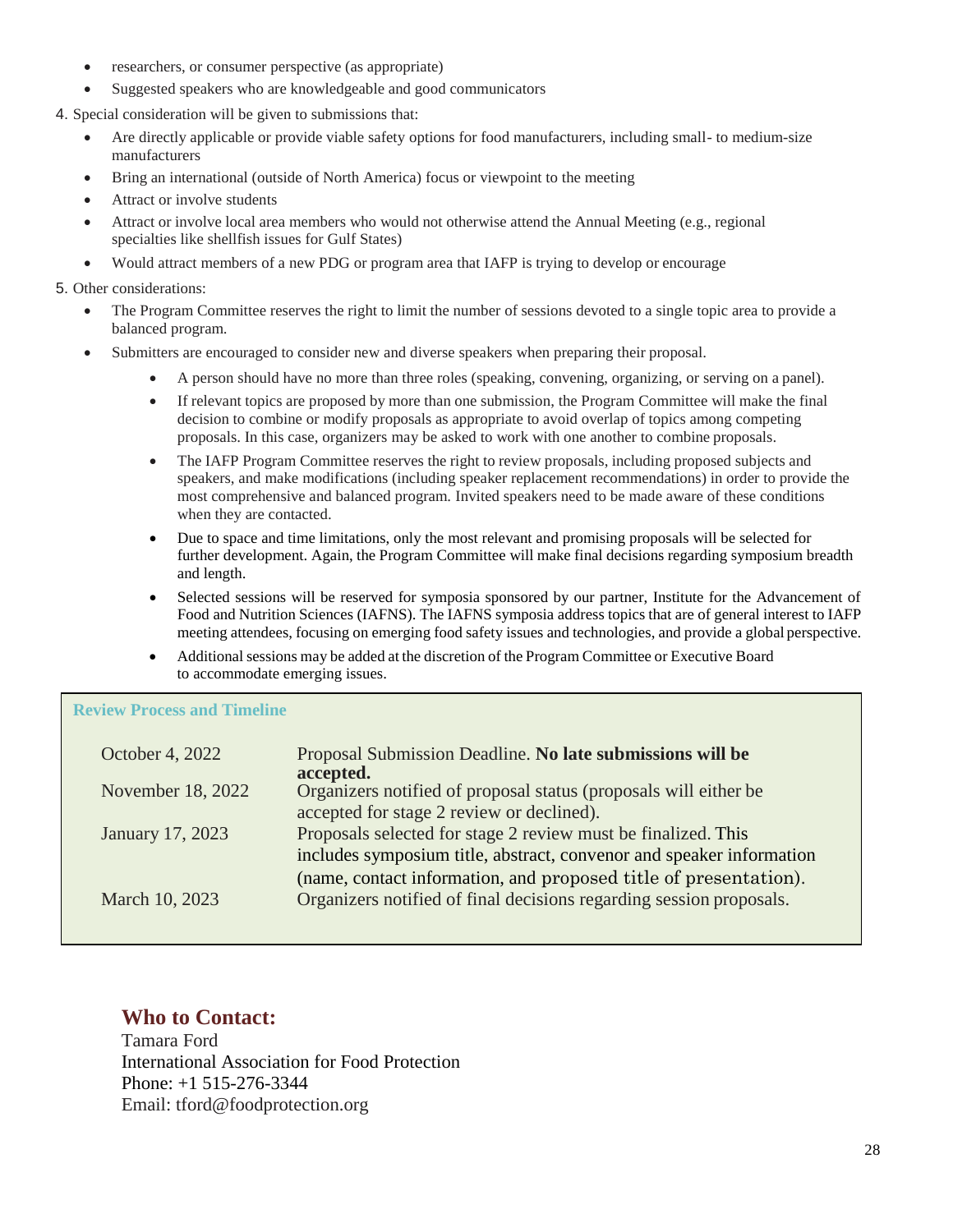

## **Call for Workshop Proposals**

Deadline October 4, 2022 *(Late submissions will NOT be accepted)*

The Program Committee invites International Association for Food Protection Members and other interested individuals to submit a premeeting workshop proposal for IAFP 2023.

# **What is a Workshop?**

A workshop consists of a one- to two-day program and is organized with a central theme relating to food safety. Workshops should include active participation from attendees. Workshops will be held on the Friday (July 14) and/or Saturday (July 15) prior to the Annual Meeting. Workshop proposals will be evaluated by the Program Committee for relevance to current science and to Association Members. Individuals, committees, or professional development groups may prepare proposals. Workshop presentations must follow IAFP's Policy on Commercialism.

# **Submission Guidelines**

To submit a workshop proposal, complete the online Workshop Proposal submission. The title of the workshop; name, address, phone, and email of the person(s) organizing the workshop; topics for presentation, suggested instructors, affiliations; and description of intended audience to which this topic would be of greatest interest must be included.

Instructors will be limited to no more than six for a 2-day workshop and no more than four for a 1-day workshop. Consider new and diverse instructors when preparing your proposal. If organizers are going to give presentations, include their names as instructors.

When submitting a proposal, the instructors should be tentatively confirmed. Final confirmation of instructors will take place after acceptance of your workshop proposal. A tentative agenda must be included with the submission.

# **Logistics**

Workshops held in conjunction with IAFP's Annual Meeting will be organized by IAFP. IAFP will arrange for the classroom, audiovisual equipment, course materials (printing, notebooks, etc.) and food and beverage. IAFP will also assume responsibility for profit or loss from the financial aspects of the workshop.

IAFP encourages workshop organizers to minimize the amount of speaker support for workshops (this enables us to keep the attendee registration cost economical). IAFP does not pay speaker or instructor fees. IAFP may provide airfare and travel expense, if a sincere need is expressed. If a workshop instructor normally attends the Annual Meeting, it is expected that they will pay their own airfare.

Workshop organizers will coordinate the agenda timing and topics that each speaker will present. Organizers are also responsible to collect handout materials from each speaker in advance so that notebooks can be prepared in advance by IAFP.